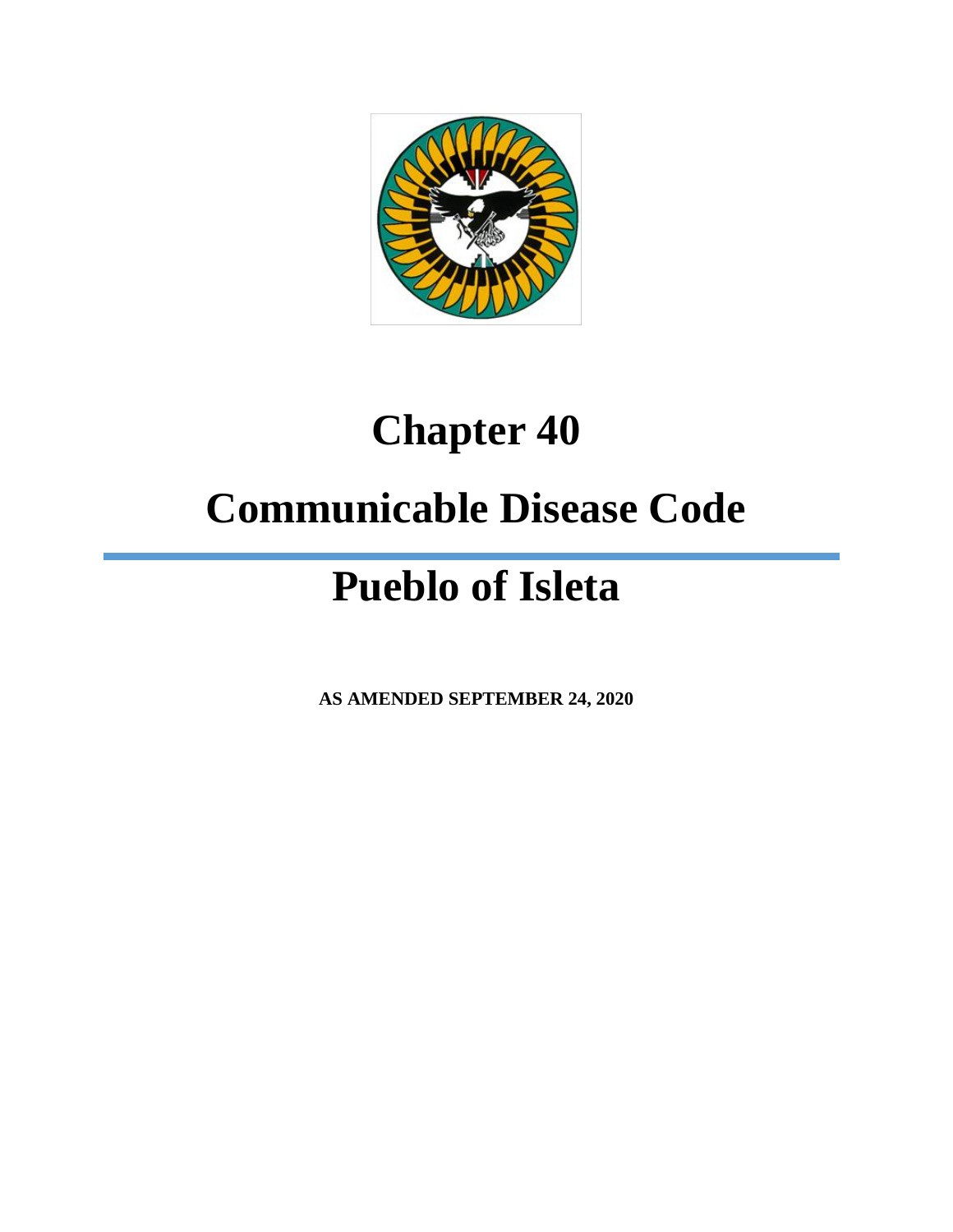#### **TABLE OF CONTENTS**

| § 40.5.3 Responsibilities and Duties - Health Care Providers and Health Care Facilities 8 |
|-------------------------------------------------------------------------------------------|
|                                                                                           |
|                                                                                           |
|                                                                                           |
|                                                                                           |
|                                                                                           |
| §40.6.5 Responsibilities of the Health Care Provider or Health Care Facility  10          |
|                                                                                           |
|                                                                                           |
| §40.6.8 Responsibilities of Schools and Child Day Care Facilities 12                      |
|                                                                                           |
| \$40.6.10                                                                                 |
| $§$ 40.6.11                                                                               |
|                                                                                           |
| §40.7.1 Conditions and Principles for Voluntary and Involuntary Isolation or              |
|                                                                                           |
|                                                                                           |
|                                                                                           |
|                                                                                           |
|                                                                                           |
|                                                                                           |
|                                                                                           |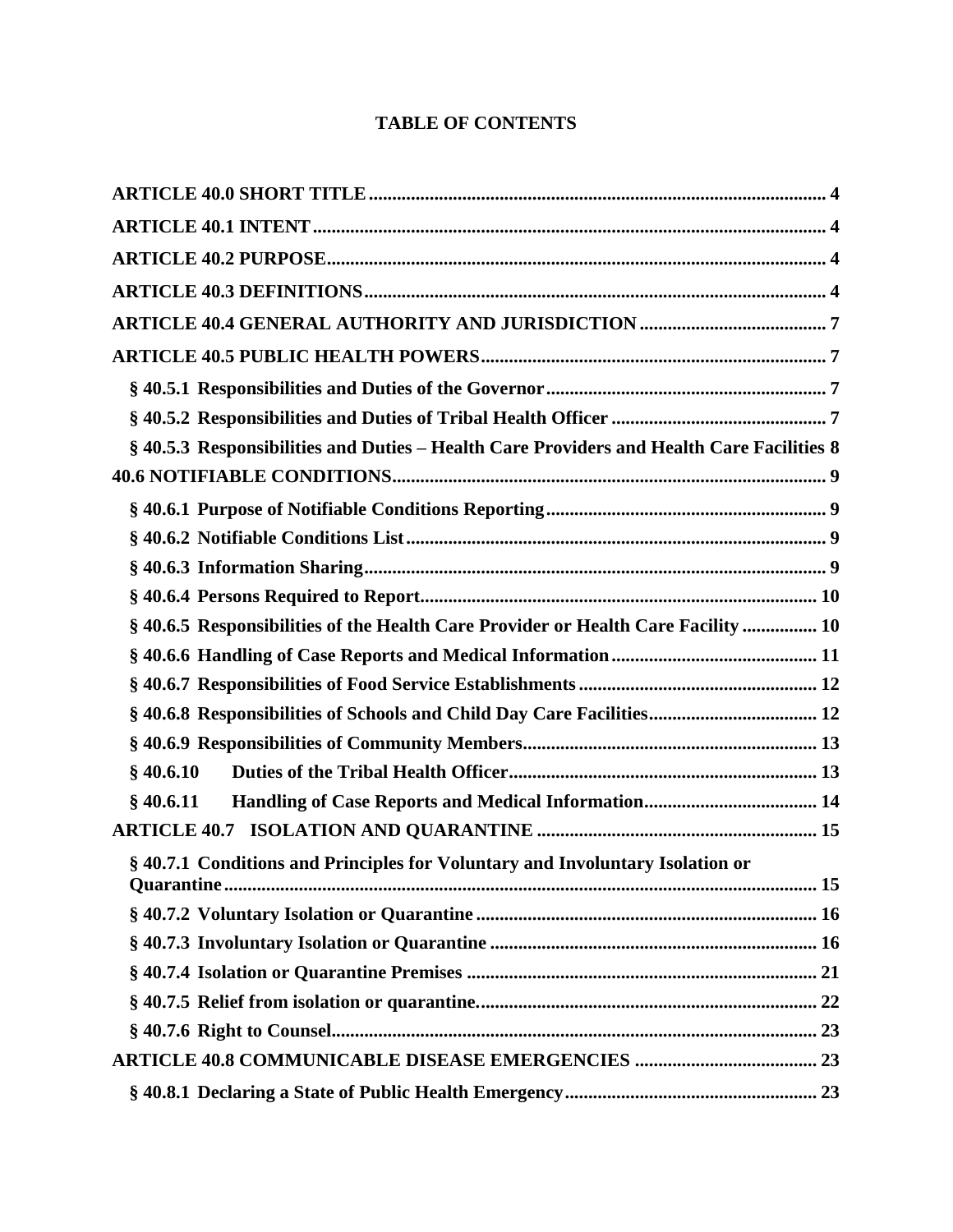| §40.8.4 Appointment of Health Personnel from Other Jurisdictions  27              |  |
|-----------------------------------------------------------------------------------|--|
|                                                                                   |  |
| <b>ARTICLE 40.9 COMMUNICABLE DISEASE-SCHOOLS AND CHILDCARE</b>                    |  |
|                                                                                   |  |
|                                                                                   |  |
|                                                                                   |  |
| § 40.10.1 Tribal Health Officer Orders, Governor Orders or Tribal Court Orders 29 |  |
|                                                                                   |  |
|                                                                                   |  |
|                                                                                   |  |

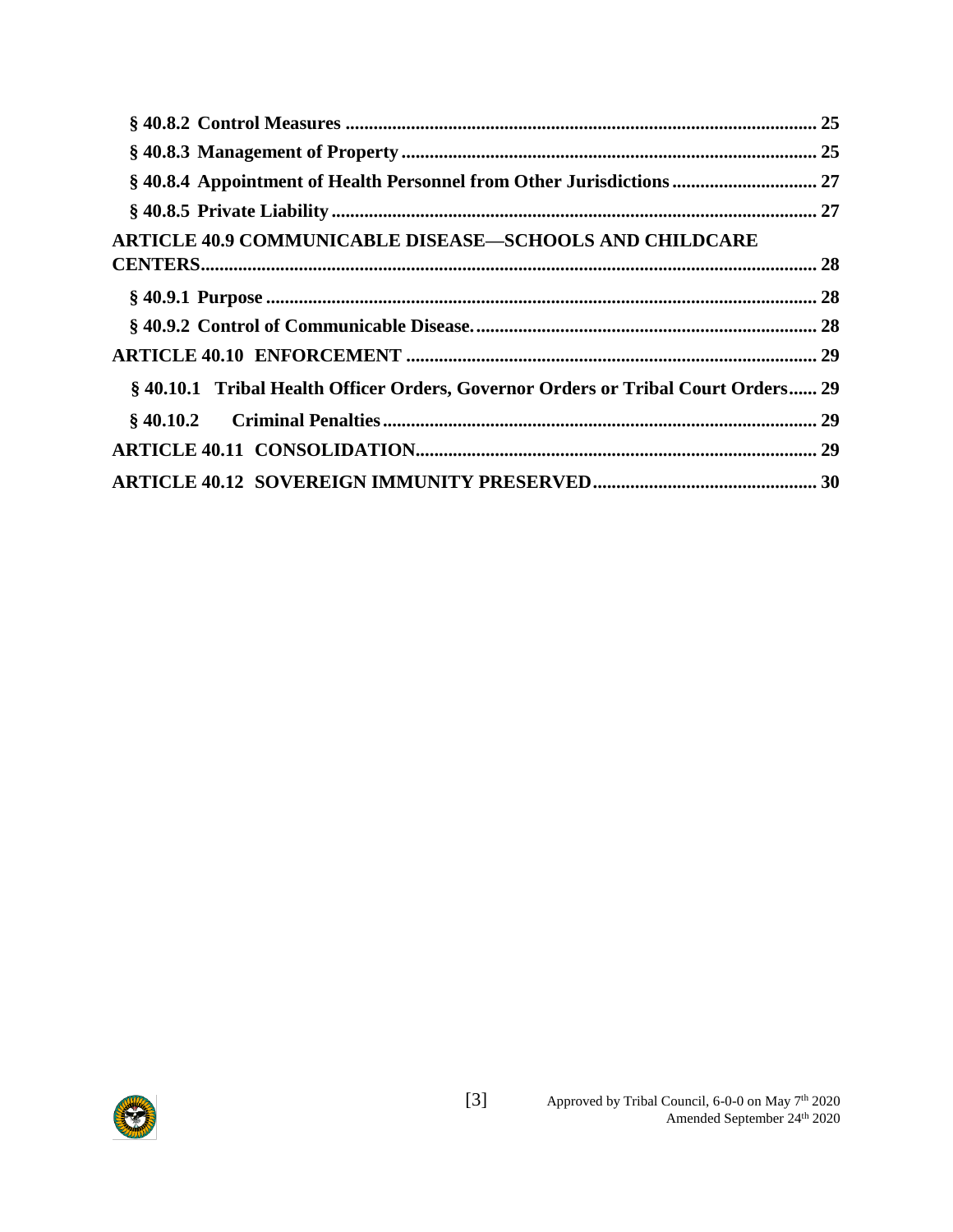<span id="page-3-2"></span><span id="page-3-1"></span><span id="page-3-0"></span>

| $\mathbf{1}$<br>$\mathbf{2}$ |    | <b>Emergency Communicable Disease Code enacted pursuant to Pueblo of Isleta Council</b><br><b>Resolution No. 2020-016</b>                         |
|------------------------------|----|---------------------------------------------------------------------------------------------------------------------------------------------------|
| $\mathfrak{Z}$               |    |                                                                                                                                                   |
| $\overline{4}$               |    | <b>ARTICLE 40.0 SHORT TITLE</b>                                                                                                                   |
| $\mathfrak{S}$               |    |                                                                                                                                                   |
| 6                            |    | This Chapter shall be known as the Pueblo of Isleta Communicable Disease Code                                                                     |
| 7                            |    | (hereinafter referred to in this Chapter as this "Code") and shall be cited to as P.O.I.                                                          |
| 8                            |    | Code, Chapter 40.                                                                                                                                 |
| 9<br>10                      |    | <b>ARTICLE 40.1 INTENT</b>                                                                                                                        |
| 11                           |    |                                                                                                                                                   |
| 12                           |    | It is the intent of the Pueblo of Isleta to protect and promote the health of our elders, our                                                     |
| 13                           |    | children, and all community members to the greatest extent possible through the Pueblo's                                                          |
| 14                           |    | public health capabilities while respecting individual rights to dignity, health information                                                      |
| 15                           |    | privacy, due process, and other legally-protected interests. This Code is not intended to                                                         |
| 16                           |    | supersede any customary powers or authorities of the Governor and the enforcement                                                                 |
| 17                           |    | thereof, and shall not be interpreted as such.                                                                                                    |
| 18                           |    |                                                                                                                                                   |
| 19                           |    | <b>ARTICLE 40.2 PURPOSE</b>                                                                                                                       |
| 20                           |    |                                                                                                                                                   |
| 21                           |    | The purpose of this Code is to:                                                                                                                   |
| 22                           |    |                                                                                                                                                   |
| 23                           | a) | Strengthen tribal sovereignty by exercising the Pueblo's inherent power to prevent                                                                |
| 24                           |    | and control communicable disease;                                                                                                                 |
| 25                           |    |                                                                                                                                                   |
| 26                           |    | b) Protect the Pueblo from any unwanted and illegal encroachment of state and local                                                               |
| 27                           |    | jurisdiction and/or authority on tribal land;                                                                                                     |
| 28                           |    |                                                                                                                                                   |
| 29                           | c) | Respond to potential public health emergencies through formal declarations and<br>triggering of special public health powers during an emergency; |
| 30<br>31                     |    |                                                                                                                                                   |
| 32                           |    | d) Establish procedures for protecting due process; and                                                                                           |
| 33                           |    |                                                                                                                                                   |
| 34                           |    | e) Provide fair and appropriate criminal penalties for violations of the provisions of this                                                       |
| 35                           |    | Code, as well as declare immunities of specific actors where justified.                                                                           |
| 36                           |    |                                                                                                                                                   |
| 37                           |    | <b>ARTICLE 40.3 DEFINITIONS</b>                                                                                                                   |
| 38                           |    |                                                                                                                                                   |
| 39                           | a) | "Case" means a person, alive or dead, having been diagnosed to have a particular                                                                  |
| 40                           |    | disease or condition by a health care provider with a diagnosis based on clinical or                                                              |
| 41                           |    | laboratory criteria or both.                                                                                                                      |
| 42                           |    |                                                                                                                                                   |
| 43                           | b) | "Child day care facility" means a department or agency regularly providing care for a                                                             |
| 44                           |    | group of children for less than twenty-four hours a day and subject to tribal or federal                                                          |
| 45                           |    | regulation.                                                                                                                                       |
|                              |    |                                                                                                                                                   |

<span id="page-3-3"></span>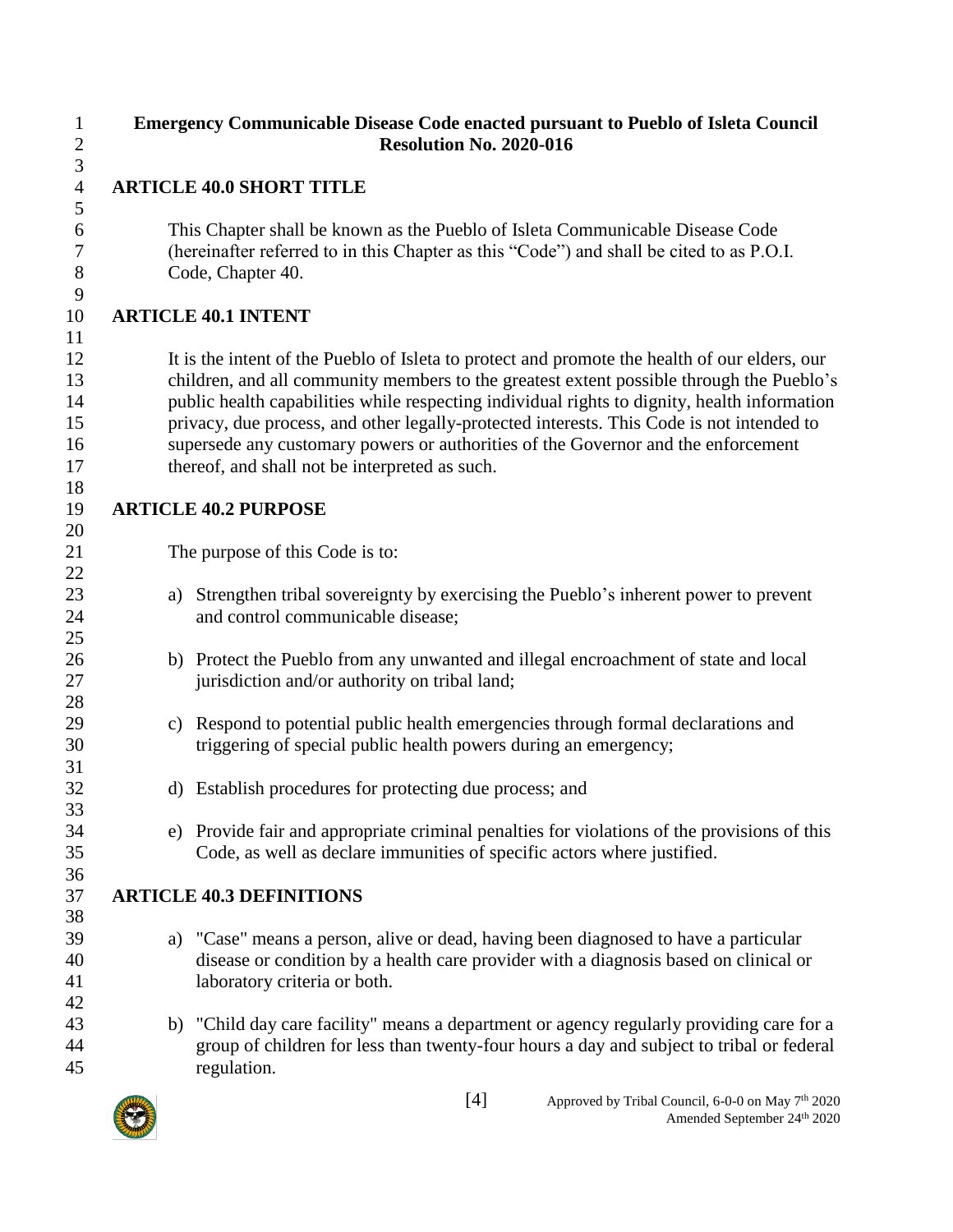| $\mathbf{1}$<br>$\mathbf{2}$<br>3 |                  | c) "Communicable disease" means an illness caused by an infectious agent which can be<br>transmitted from one person, animal, or object to another person by direct or indirect<br>means including transmission via an intermediate host or vector, food, water, or air.                                                                                              |
|-----------------------------------|------------------|-----------------------------------------------------------------------------------------------------------------------------------------------------------------------------------------------------------------------------------------------------------------------------------------------------------------------------------------------------------------------|
| $\overline{4}$<br>5<br>6<br>7     |                  | d) "Contact" means a person exposed to an infected person, animal, or contaminated<br>environment that may lead to infection.                                                                                                                                                                                                                                         |
| 8<br>9<br>10<br>11                | e)               | "Contaminated" or "contamination" means containing or having contact with<br>infectious agents or chemical or radiological materials that pose an immediate threat<br>to present or future public health.                                                                                                                                                             |
| 12<br>13<br>14<br>15<br>16        | f                | "Contamination control measures" means the management of persons, animals,<br>goods, and facilities that are contaminated, or suspected to be contaminated, in a<br>manner to avoid human exposure to the contaminant, prevent the contaminant from<br>spreading, and/or effect decontamination.                                                                      |
| 17<br>18<br>19<br>20<br>21<br>22  | g)               | "Detention" or "detainment" means physical restriction of activities of an individual<br>by confinement for the purpose of controlling or preventing a serious and imminent<br>threat to public health and may include physical plant, facilities, equipment, and/or<br>personnel to physically restrict activities of the individual to accomplish such<br>purposes. |
| 23<br>24<br>25<br>26<br>27        |                  | h) "Disease of suspected bioterrorism origin" means a disease caused by viruses,<br>bacteria, fungi, or toxins from living organisms that are used by man to intentionally<br>produce death or disease in humans, animals, or plants. Many of these diseases may<br>have nonspecific presenting symptoms.                                                             |
| 28<br>29<br>30<br>31<br>32        | $\mathbf{i}$     | "Disease control measures" means the management of persons, animals, goods, and<br>facilities that are infected with, suspected to be infected with, exposed to, or<br>suspected to be exposed to an infectious agent in a manner to prevent transmission of<br>the infectious agent to humans.                                                                       |
| 33<br>34<br>35<br>36              | $j$ )            | "Food Establishment" means any food related activity by any person or business with<br>the object of gain, benefit or advantage, either direct or indirect, such as conducting a<br>trade or commercial activity.                                                                                                                                                     |
| 37<br>38<br>39<br>40              |                  | k) "Health care provider" means any person having direct or supervisory responsibility<br>for the delivery of health care who is licensed or certified in New Mexico or another<br>state.                                                                                                                                                                             |
| 41<br>42<br>43<br>44              | $\left( \right)$ | "Health care facility" means any building that is used, operated, or designed to<br>provide health services, medical treatment, behavioral health services, dental services,<br>nursing, rehabilitative, or preventive care to any individual.                                                                                                                        |
| 45                                |                  | m) "Infectious agent" means an organism such as a virus, rickettsia, bacteria, fungus,                                                                                                                                                                                                                                                                                |
|                                   |                  | [5]<br>Approved by Tribal Council, 6-0-0 on May 7 <sup>th</sup> 2020<br>Amended September 24th 2020                                                                                                                                                                                                                                                                   |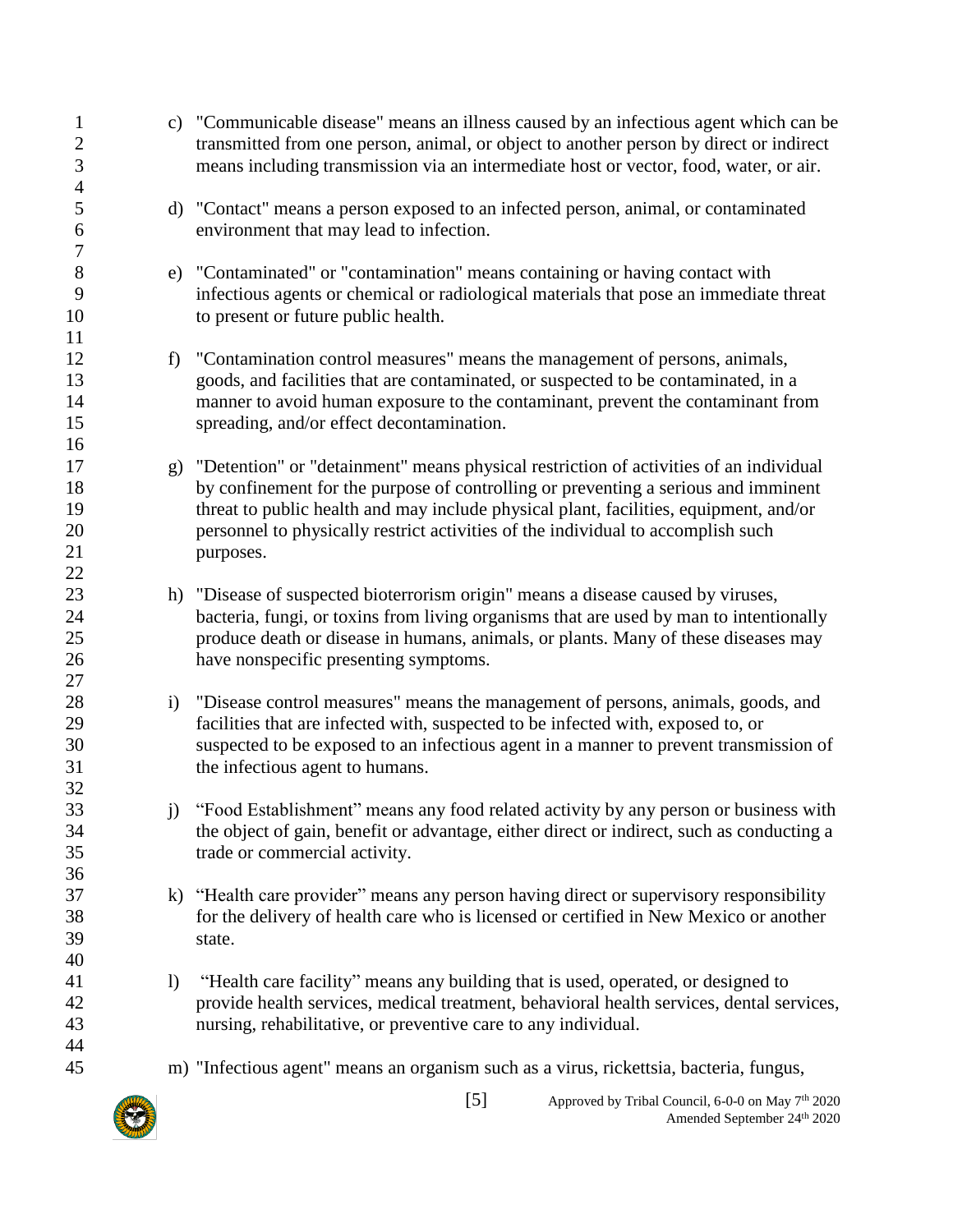| $\mathbf{1}$                                                                                                 | protozoan, or helminth that is capable of producing infection or infectious disease.                                                                                                                                                                                                                                                                                                                                                                                                                                                                                                                                                                                                                                                                                                                               |
|--------------------------------------------------------------------------------------------------------------|--------------------------------------------------------------------------------------------------------------------------------------------------------------------------------------------------------------------------------------------------------------------------------------------------------------------------------------------------------------------------------------------------------------------------------------------------------------------------------------------------------------------------------------------------------------------------------------------------------------------------------------------------------------------------------------------------------------------------------------------------------------------------------------------------------------------|
| $\mathbf{2}$<br>3<br>$\overline{4}$<br>5<br>6<br>7<br>8                                                      | n) "Isolation" means the physical separation for possible medical care of persons who<br>are infected or who are reasonably believed to be infected with a threatening<br>communicable disease or potential threatening communicable disease from non-<br>isolated persons, to protect against the transmission of the threatening communicable<br>disease to non-isolated persons.                                                                                                                                                                                                                                                                                                                                                                                                                                |
| 9<br>10                                                                                                      | o) "Local health department" means a tribal, city, town, county, or district agency in<br>New Mexico providing public health services to persons within their area.                                                                                                                                                                                                                                                                                                                                                                                                                                                                                                                                                                                                                                                |
| 11<br>12<br>13<br>14<br>15                                                                                   | p) "Outbreak" means the occurrence of cases of a disease or condition in any area within<br>the exterior boundaries of the Pueblo over a given period of time in excess of the<br>expected number of cases.                                                                                                                                                                                                                                                                                                                                                                                                                                                                                                                                                                                                        |
| 16<br>17                                                                                                     | q) "Public health emergency" means an occurrence or imminent threat of an illness or<br>health condition that:                                                                                                                                                                                                                                                                                                                                                                                                                                                                                                                                                                                                                                                                                                     |
| 18<br>19<br>20<br>21<br>$22\,$<br>23<br>24<br>25<br>26<br>27<br>28<br>29<br>30<br>31<br>32<br>33<br>34<br>35 | i. is believed to be caused by any of the following:<br>A. bioterrorism;<br>B. the appearance of a novel or previously controlled or eradicated<br>infectious agent or biological toxin; or<br>C. natural disaster, chemical attack or accidental release, or nuclear attack<br>or accident; and<br>ii. poses a high probability of any of the following harms:<br>A. a large number of deaths in the affected population;<br>a large number of serious or long-term disabilities in the affected<br>B.<br>population;<br>C. widespread exposure to an infectious or toxic agent that poses a<br>significant risk of substantial future harm to a large number of people<br>in the affected population; or<br>D. otherwise exceeding the capability or capacity of the public health<br>and/or healthcare systems. |
| 36<br>r)<br>37<br>38<br>39<br>40<br>41                                                                       | "Quarantine" means the limitation of freedom of movement of such well persons or<br>domestic animals as have been exposed to, or are suspected to have been exposed to,<br>an infectious agent, for a period of time not longer than the longest usual incubation<br>period of the infectious agent, in such manner as to prevent effective contact with<br>those not so exposed, as determined by the Tribal Health Officer.                                                                                                                                                                                                                                                                                                                                                                                      |
| 42<br>s)<br>43<br>44<br>45                                                                                   | "State health officer" means the person designated by the secretary of the New<br>Mexico Department of Health to serve as statewide health officer, or, in the absence<br>of such designation, the person having primary responsibility for public health<br>matters within the State of New Mexico.                                                                                                                                                                                                                                                                                                                                                                                                                                                                                                               |

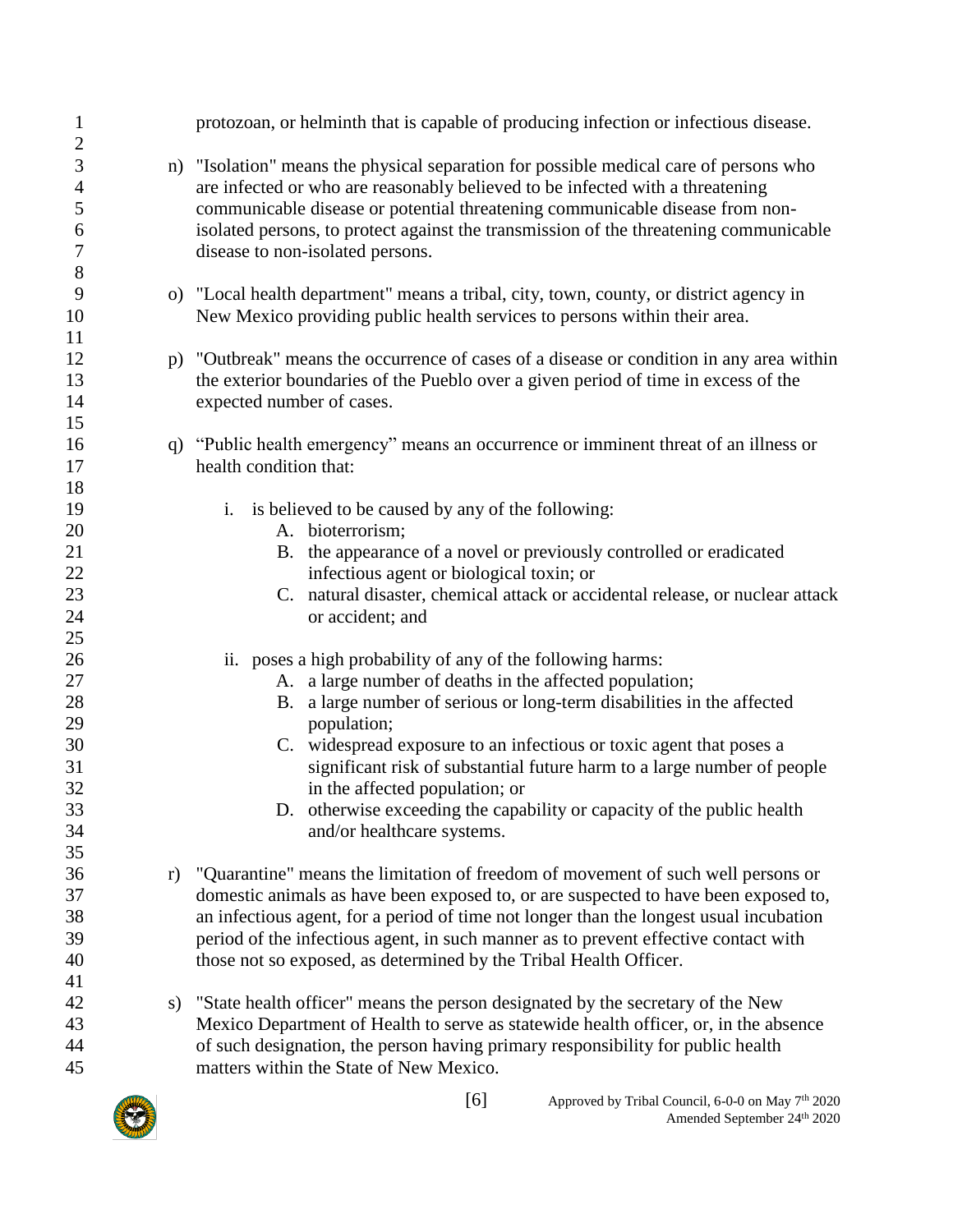<span id="page-6-2"></span><span id="page-6-1"></span><span id="page-6-0"></span>

| $\mathbf{1}$<br>$\overline{c}$<br>3<br>$\overline{4}$<br>5<br>6 | t)         | "Suspected case" or "suspected to be infected" means an individual the Tribal Health<br>Officer, in their professional judgment, reasonably believes that infection with a<br>particular infectious agent is likely based on signs and symptoms, laboratory<br>evidence, or contact with an infected individual, animal, or contaminated<br>environment.                                                                                                                                                                                                                                                |
|-----------------------------------------------------------------|------------|---------------------------------------------------------------------------------------------------------------------------------------------------------------------------------------------------------------------------------------------------------------------------------------------------------------------------------------------------------------------------------------------------------------------------------------------------------------------------------------------------------------------------------------------------------------------------------------------------------|
| $\overline{7}$<br>$8\,$<br>9<br>10                              |            | u) "Tribal Health Officer" means the individual having been appointed under this Code<br>as the health officer for the Pueblo of Isleta. Such individual shall have a Masters or<br>higher degree in Public Health and/or possess a medical license.                                                                                                                                                                                                                                                                                                                                                    |
| 11<br>12<br>13                                                  |            | v) "Tribal School" means a facility for programs of education preschool and<br>kindergarten through sixth grade within the tribal reservation.                                                                                                                                                                                                                                                                                                                                                                                                                                                          |
| 14<br>15                                                        |            | <b>ARTICLE 40.4 GENERAL AUTHORITY AND JURISDICTION</b>                                                                                                                                                                                                                                                                                                                                                                                                                                                                                                                                                  |
| 16<br>17<br>18<br>19<br>20                                      |            | The following laws are adopted under the authority of Article 5, Section $2(e)$ of the<br>Pueblo of Isleta Tribal Constitution which provides that the Tribal Council is empowered<br>to protect the peace, safety, property, health and general welfare of the members of the<br>Pueblo of Isleta.                                                                                                                                                                                                                                                                                                     |
| 21                                                              |            | <b>ARTICLE 40.5 PUBLIC HEALTH POWERS</b>                                                                                                                                                                                                                                                                                                                                                                                                                                                                                                                                                                |
| 22<br>23<br>24                                                  | $§$ 40.5.1 | <b>Responsibilities and Duties of the Governor</b>                                                                                                                                                                                                                                                                                                                                                                                                                                                                                                                                                      |
| 25<br>26<br>27<br>28                                            |            | In addition to customary authorities, and other duties provided in the Pueblo of Isleta<br>Tribal Constitution, the Governor is further authorized to use the powers and procedures<br>set forth under this Code to prevent the spread of disease and protect the health and safety<br>of Pueblo of Isleta community members.                                                                                                                                                                                                                                                                           |
| 29<br>30                                                        | $§$ 40.5.2 | <b>Responsibilities and Duties of Tribal Health Officer</b>                                                                                                                                                                                                                                                                                                                                                                                                                                                                                                                                             |
| 31<br>32<br>33<br>34<br>35                                      | a)         | The Tribal Health Officer is authorized to use the powers and procedures set forth<br>under this Code to prevent the spread of disease and protect the health and safety of<br>Pueblo of Isleta community members.                                                                                                                                                                                                                                                                                                                                                                                      |
| 36<br>37<br>38                                                  | b)         | The Tribal Health Officer shall notify Pueblo health care providers of their<br>requirements under this Code.                                                                                                                                                                                                                                                                                                                                                                                                                                                                                           |
| 39<br>40<br>41<br>42<br>43<br>44<br>45                          | c)         | The Tribal Health Officer shall, when necessary, conduct and/or delegate and direct<br>investigations and institute disease control and contamination control measures,<br>including medical examination, testing, counseling, treatment, vaccination,<br>decontamination of persons or animals, isolation, quarantine, vector control,<br>condemnation of food supplies, and inspection and closure of facilities, consistent<br>with those indicated in the Control of Communicable Diseases Manual, 20th edition<br>or latest edition, published by the American Public Health Association, or other |

<span id="page-6-3"></span>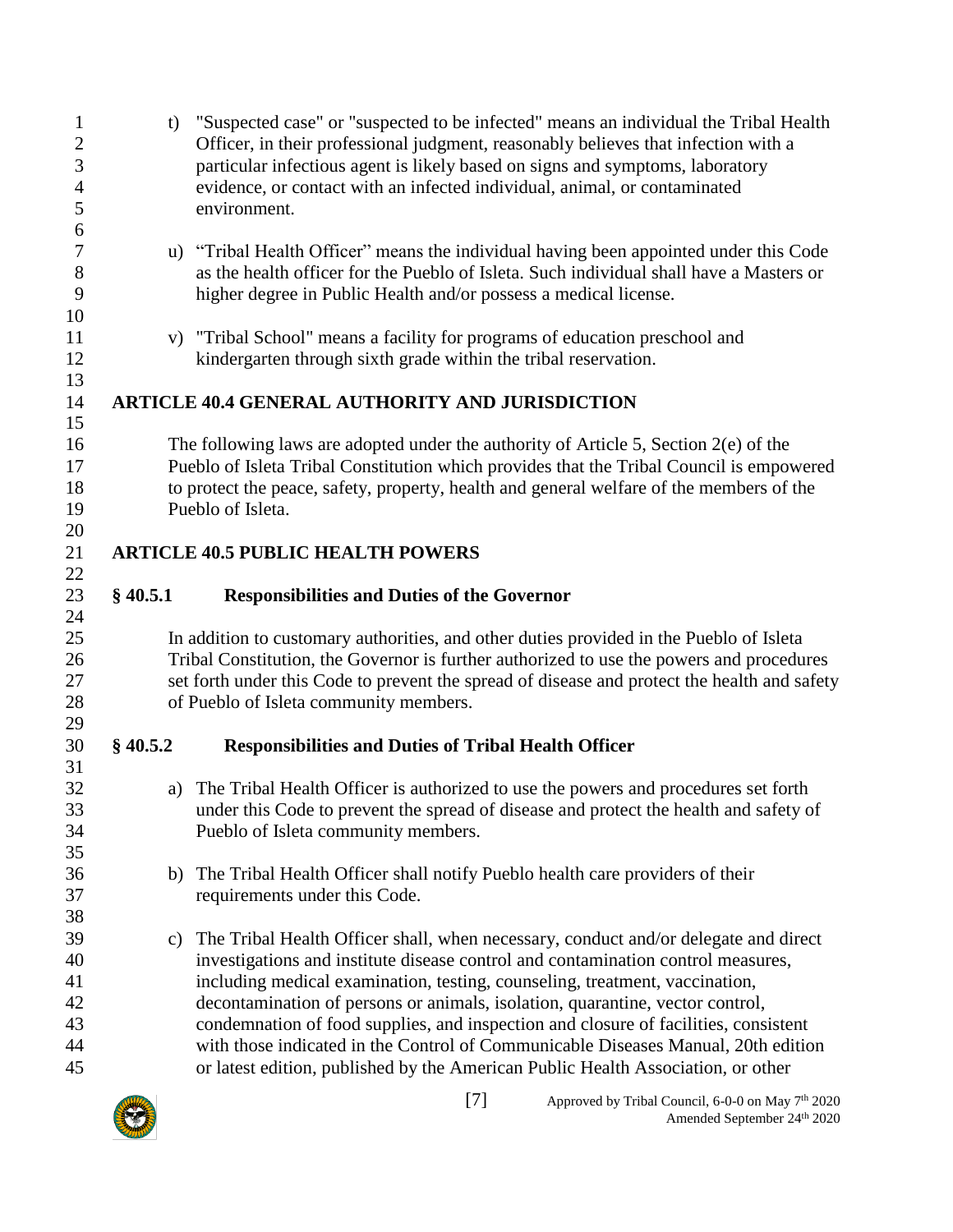<span id="page-7-0"></span>

| $\mathbf{1}$<br>$\overline{c}$<br>$\overline{3}$                                                         |            | measures the Tribal Health Officer deems necessary based on their professional<br>judgment, current standards of practice and the best available medical and scientific<br>information.                                                                                                                                                                                                                                                                                                                                                                                                                                                                                                                                                                                                                                 |
|----------------------------------------------------------------------------------------------------------|------------|-------------------------------------------------------------------------------------------------------------------------------------------------------------------------------------------------------------------------------------------------------------------------------------------------------------------------------------------------------------------------------------------------------------------------------------------------------------------------------------------------------------------------------------------------------------------------------------------------------------------------------------------------------------------------------------------------------------------------------------------------------------------------------------------------------------------------|
| $\overline{\mathcal{A}}$<br>5<br>6<br>$\boldsymbol{7}$<br>$8\,$<br>9<br>10<br>11<br>12<br>13<br>14<br>15 |            | d) The Tribal Health Officer, with Governor and Tribal Council approval, may seek<br>agreements as necessary with local governments, federal authorities, tribal<br>organizations, private entities, state agencies, or institutions of higher education to<br>coordinate or provide public health activities provided in this plan. The Tribal Health<br>Officer shall establish, in consultation with the Governor and Tribal Council, rules,<br>plans, policies, and procedures instituting disease control, contamination control<br>measures and other emergency measures necessary to prevent the spread of<br>communicable disease or contamination for Pueblo health care providers, health<br>facilities, emergency management personnel, tribal law enforcement, and any other<br>entity they deem necessary. |
| 16<br>17                                                                                                 | $§$ 40.5.3 | Responsibilities and Duties - Health Care Providers and Health Care<br><b>Facilities</b>                                                                                                                                                                                                                                                                                                                                                                                                                                                                                                                                                                                                                                                                                                                                |
| 18<br>19<br>20                                                                                           |            | Every health care provider, as defined in this Code, shall:                                                                                                                                                                                                                                                                                                                                                                                                                                                                                                                                                                                                                                                                                                                                                             |
| 21<br>22<br>23                                                                                           | a)         | Provide adequate, understandable instruction in control measures designed to prevent<br>the spread of disease to:                                                                                                                                                                                                                                                                                                                                                                                                                                                                                                                                                                                                                                                                                                       |
| 24<br>25<br>26                                                                                           |            | Each patient or client under their care with a communicable disease; and<br>i.<br>Others, as appropriate, to prevent spread of disease.<br>ii.                                                                                                                                                                                                                                                                                                                                                                                                                                                                                                                                                                                                                                                                          |
| 27<br>28                                                                                                 |            | b) Cooperate with Tribal Health Officer and/or their designees during investigation of:                                                                                                                                                                                                                                                                                                                                                                                                                                                                                                                                                                                                                                                                                                                                 |
| 29<br>30<br>31<br>32                                                                                     |            | Circumstances of a case or suspected case of a notifiable condition or other<br>$i$ .<br>communicable disease; and<br>ii. An outbreak or suspected outbreak of illness.                                                                                                                                                                                                                                                                                                                                                                                                                                                                                                                                                                                                                                                 |
| 33<br>34<br>35                                                                                           |            | c) Comply with requirements in this Code, including but not limited to, communicable<br>disease screening and control.                                                                                                                                                                                                                                                                                                                                                                                                                                                                                                                                                                                                                                                                                                  |
| 36<br>37<br>38<br>39                                                                                     |            | d) Use protocols established in the Control of Communicable Diseases Manual, 20th<br>edition, published by the American Public Health Association, when treating wounds<br>caused by animal bites.                                                                                                                                                                                                                                                                                                                                                                                                                                                                                                                                                                                                                      |
| 40<br>41<br>42<br>43                                                                                     | e)         | Establish protocols restricting work of employees, staff, students, and volunteers<br>diagnosed to have a communicable disease from having direct contact with patients,<br>clients, residents, and recipients of care during the period of communicability when:                                                                                                                                                                                                                                                                                                                                                                                                                                                                                                                                                       |
| 44<br>45                                                                                                 |            | Transmission of the disease to recipients of care or other employees can occur<br>$\mathbf{i}$ .<br>in that particular job environment, and                                                                                                                                                                                                                                                                                                                                                                                                                                                                                                                                                                                                                                                                             |
|                                                                                                          |            |                                                                                                                                                                                                                                                                                                                                                                                                                                                                                                                                                                                                                                                                                                                                                                                                                         |

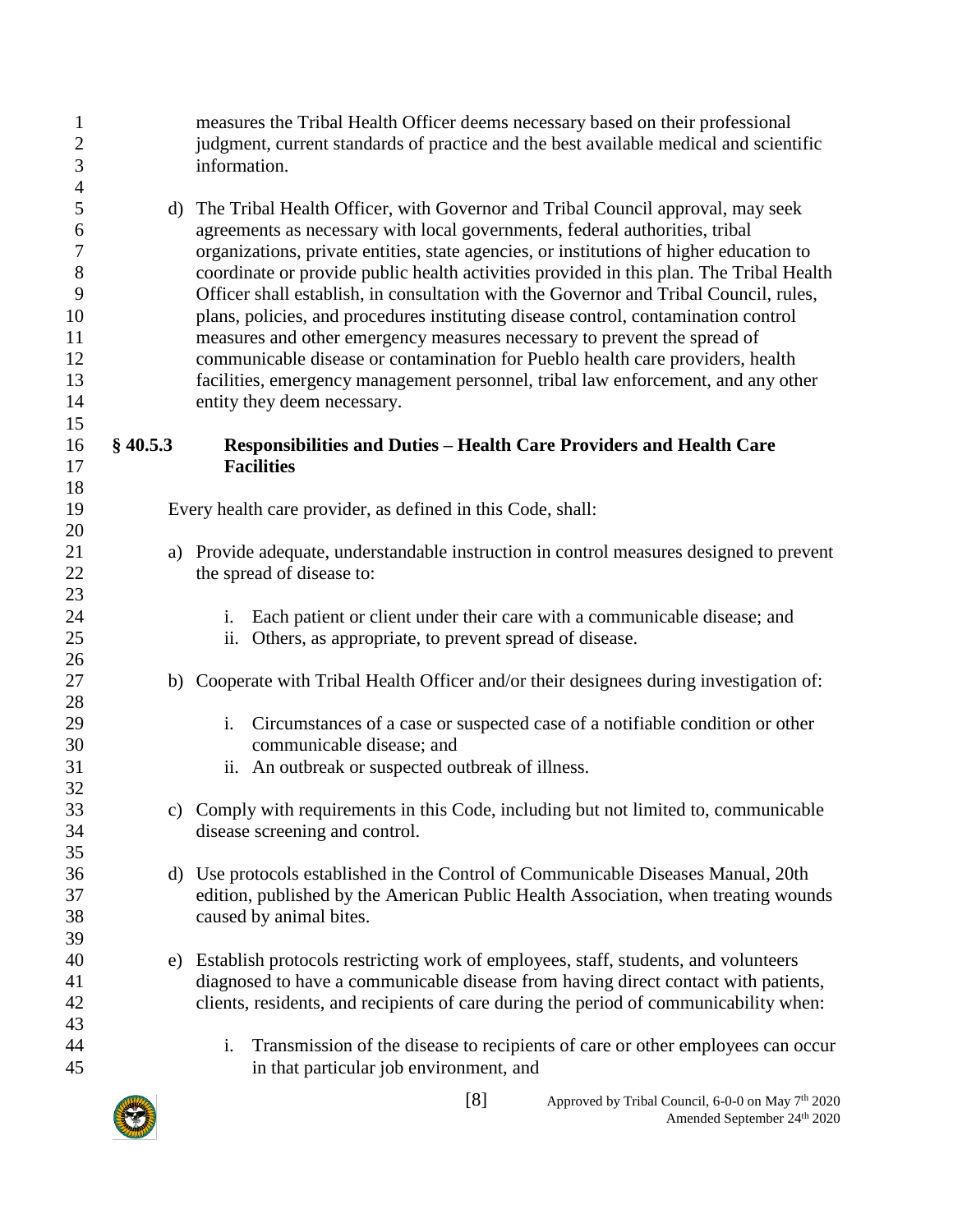<span id="page-8-3"></span><span id="page-8-2"></span><span id="page-8-1"></span><span id="page-8-0"></span> ii. The disease can cause serious illness. f) Permit employees, staff, students, and volunteers to return to work when measures have been taken to prevent transmission of disease, if measures are consistent with recommendations of Tribal Health Officer. **40.6 NOTIFIABLE CONDITIONS § 40.6.1 Purpose of Notifiable Conditions Reporting** The purpose of notifiable conditions reporting is to provide the information necessary for the Pueblo of Isleta, state and local jurisdictions to protect the community's health by tracking communicable diseases and other conditions. **§ 40.6.2 Notifiable Conditions List** The Tribal Health Officer shall establish a list of reportable diseases or other conditions of public health importance. The list may include diseases or conditions of humans or animals caused by exposure to toxic substances, microorganisms, or any other pathogens. The Tribal Health Officer may rely upon the New Mexico Department of Health official list of notifiable conditions in meeting this requirement. **§ 40.6.3 Information Sharing** a) The Tribal Health Officer is authorized to report to public health authorities, including the local health department, New Mexico Department of Health, and/or the Indian Health Service, any information concerning a reportable disease or condition, an unusual cluster, or a suspicious event that they reasonably believe has the potential to be caused by or is an indicator of bioterrorism. These may include the following: i. A single diagnosed or strongly suspected case of disease caused by an uncommon agent or a potential agent of bioterrorism occurring in a patient with no known risk factors; ii. A cluster of patients presenting with a similar syndrome that includes unusual disease characteristics or unusually high morbidity or mortality without obvious etiology; or iii. Unexplained increase in a common syndrome above seasonally expected levels. b) Sharing of Pueblo information on reportable conditions, unusual clusters, or suspicious events with public health authorities shall be restricted to the information necessary for the treatment, control, investigation, and prevention of a public health emergency.

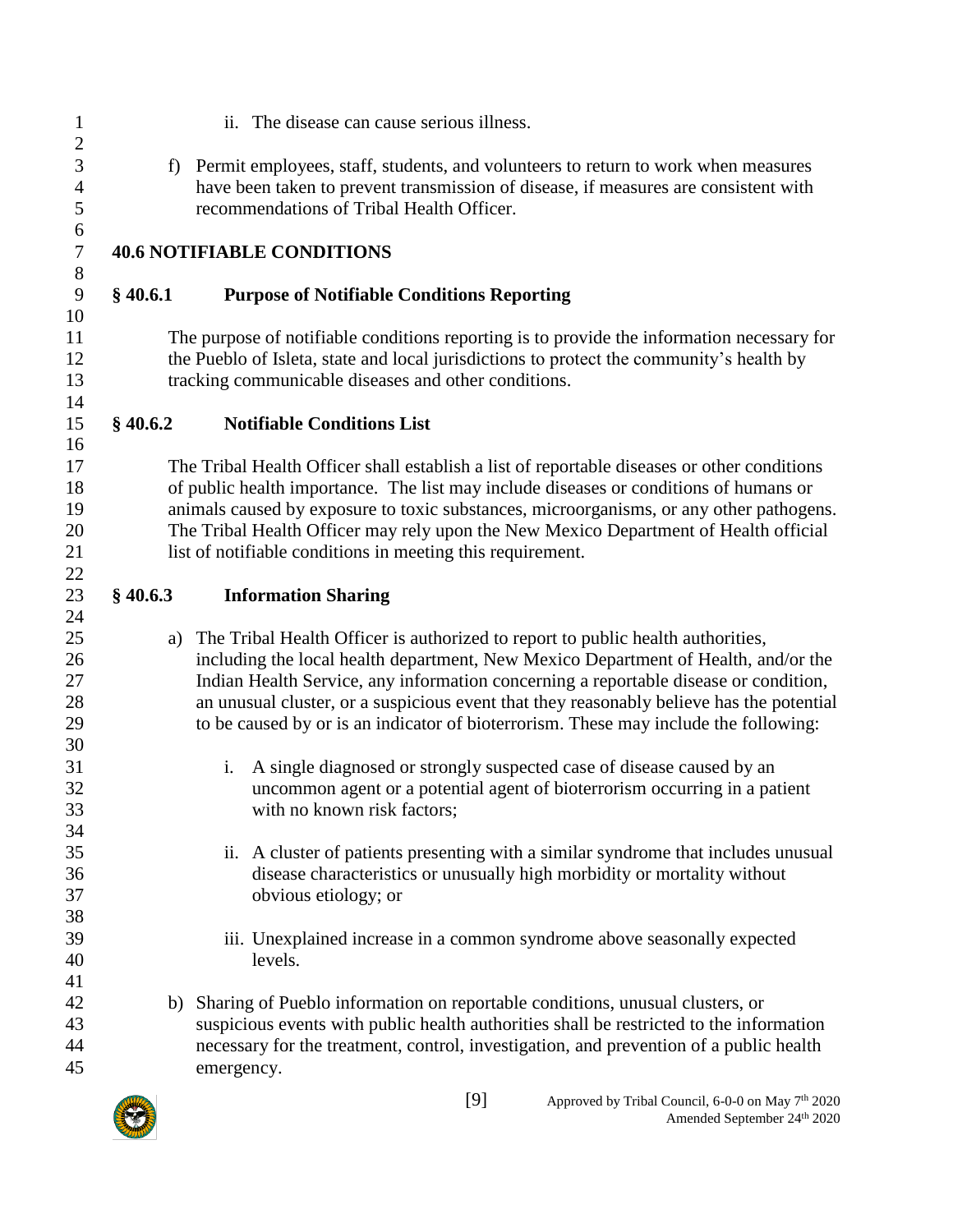<span id="page-9-1"></span><span id="page-9-0"></span>

| Notify the Tribal Health Officer regarding:<br>$\mathbf{i}$ .                |                                                                                                                                                                                                                                                                                                                                                                                                                                                                                                                                                                                                                                                                                                                                                                                                                                                                                                                                                                                                                                                                                                                                                                                                                                                                                                                                                                                                                                                                                                                                                                                                                                                                                                                                                                                                                                                                                                                                                                                                                               |
|------------------------------------------------------------------------------|-------------------------------------------------------------------------------------------------------------------------------------------------------------------------------------------------------------------------------------------------------------------------------------------------------------------------------------------------------------------------------------------------------------------------------------------------------------------------------------------------------------------------------------------------------------------------------------------------------------------------------------------------------------------------------------------------------------------------------------------------------------------------------------------------------------------------------------------------------------------------------------------------------------------------------------------------------------------------------------------------------------------------------------------------------------------------------------------------------------------------------------------------------------------------------------------------------------------------------------------------------------------------------------------------------------------------------------------------------------------------------------------------------------------------------------------------------------------------------------------------------------------------------------------------------------------------------------------------------------------------------------------------------------------------------------------------------------------------------------------------------------------------------------------------------------------------------------------------------------------------------------------------------------------------------------------------------------------------------------------------------------------------------|
|                                                                              |                                                                                                                                                                                                                                                                                                                                                                                                                                                                                                                                                                                                                                                                                                                                                                                                                                                                                                                                                                                                                                                                                                                                                                                                                                                                                                                                                                                                                                                                                                                                                                                                                                                                                                                                                                                                                                                                                                                                                                                                                               |
|                                                                              |                                                                                                                                                                                                                                                                                                                                                                                                                                                                                                                                                                                                                                                                                                                                                                                                                                                                                                                                                                                                                                                                                                                                                                                                                                                                                                                                                                                                                                                                                                                                                                                                                                                                                                                                                                                                                                                                                                                                                                                                                               |
|                                                                              |                                                                                                                                                                                                                                                                                                                                                                                                                                                                                                                                                                                                                                                                                                                                                                                                                                                                                                                                                                                                                                                                                                                                                                                                                                                                                                                                                                                                                                                                                                                                                                                                                                                                                                                                                                                                                                                                                                                                                                                                                               |
|                                                                              |                                                                                                                                                                                                                                                                                                                                                                                                                                                                                                                                                                                                                                                                                                                                                                                                                                                                                                                                                                                                                                                                                                                                                                                                                                                                                                                                                                                                                                                                                                                                                                                                                                                                                                                                                                                                                                                                                                                                                                                                                               |
| the health care facility including, but not limited to, suspected or         |                                                                                                                                                                                                                                                                                                                                                                                                                                                                                                                                                                                                                                                                                                                                                                                                                                                                                                                                                                                                                                                                                                                                                                                                                                                                                                                                                                                                                                                                                                                                                                                                                                                                                                                                                                                                                                                                                                                                                                                                                               |
| confirmed outbreaks of varicella, influenza, viral meningitis, health        |                                                                                                                                                                                                                                                                                                                                                                                                                                                                                                                                                                                                                                                                                                                                                                                                                                                                                                                                                                                                                                                                                                                                                                                                                                                                                                                                                                                                                                                                                                                                                                                                                                                                                                                                                                                                                                                                                                                                                                                                                               |
|                                                                              |                                                                                                                                                                                                                                                                                                                                                                                                                                                                                                                                                                                                                                                                                                                                                                                                                                                                                                                                                                                                                                                                                                                                                                                                                                                                                                                                                                                                                                                                                                                                                                                                                                                                                                                                                                                                                                                                                                                                                                                                                               |
|                                                                              |                                                                                                                                                                                                                                                                                                                                                                                                                                                                                                                                                                                                                                                                                                                                                                                                                                                                                                                                                                                                                                                                                                                                                                                                                                                                                                                                                                                                                                                                                                                                                                                                                                                                                                                                                                                                                                                                                                                                                                                                                               |
|                                                                              |                                                                                                                                                                                                                                                                                                                                                                                                                                                                                                                                                                                                                                                                                                                                                                                                                                                                                                                                                                                                                                                                                                                                                                                                                                                                                                                                                                                                                                                                                                                                                                                                                                                                                                                                                                                                                                                                                                                                                                                                                               |
|                                                                              |                                                                                                                                                                                                                                                                                                                                                                                                                                                                                                                                                                                                                                                                                                                                                                                                                                                                                                                                                                                                                                                                                                                                                                                                                                                                                                                                                                                                                                                                                                                                                                                                                                                                                                                                                                                                                                                                                                                                                                                                                               |
|                                                                              |                                                                                                                                                                                                                                                                                                                                                                                                                                                                                                                                                                                                                                                                                                                                                                                                                                                                                                                                                                                                                                                                                                                                                                                                                                                                                                                                                                                                                                                                                                                                                                                                                                                                                                                                                                                                                                                                                                                                                                                                                               |
|                                                                              |                                                                                                                                                                                                                                                                                                                                                                                                                                                                                                                                                                                                                                                                                                                                                                                                                                                                                                                                                                                                                                                                                                                                                                                                                                                                                                                                                                                                                                                                                                                                                                                                                                                                                                                                                                                                                                                                                                                                                                                                                               |
|                                                                              |                                                                                                                                                                                                                                                                                                                                                                                                                                                                                                                                                                                                                                                                                                                                                                                                                                                                                                                                                                                                                                                                                                                                                                                                                                                                                                                                                                                                                                                                                                                                                                                                                                                                                                                                                                                                                                                                                                                                                                                                                               |
| Health, notify the Tribal Health Officer in person or by phone. This applies |                                                                                                                                                                                                                                                                                                                                                                                                                                                                                                                                                                                                                                                                                                                                                                                                                                                                                                                                                                                                                                                                                                                                                                                                                                                                                                                                                                                                                                                                                                                                                                                                                                                                                                                                                                                                                                                                                                                                                                                                                               |
| twenty-four hours a day, seven days a week. If the health care provider or   |                                                                                                                                                                                                                                                                                                                                                                                                                                                                                                                                                                                                                                                                                                                                                                                                                                                                                                                                                                                                                                                                                                                                                                                                                                                                                                                                                                                                                                                                                                                                                                                                                                                                                                                                                                                                                                                                                                                                                                                                                               |
|                                                                              |                                                                                                                                                                                                                                                                                                                                                                                                                                                                                                                                                                                                                                                                                                                                                                                                                                                                                                                                                                                                                                                                                                                                                                                                                                                                                                                                                                                                                                                                                                                                                                                                                                                                                                                                                                                                                                                                                                                                                                                                                               |
|                                                                              |                                                                                                                                                                                                                                                                                                                                                                                                                                                                                                                                                                                                                                                                                                                                                                                                                                                                                                                                                                                                                                                                                                                                                                                                                                                                                                                                                                                                                                                                                                                                                                                                                                                                                                                                                                                                                                                                                                                                                                                                                               |
|                                                                              |                                                                                                                                                                                                                                                                                                                                                                                                                                                                                                                                                                                                                                                                                                                                                                                                                                                                                                                                                                                                                                                                                                                                                                                                                                                                                                                                                                                                                                                                                                                                                                                                                                                                                                                                                                                                                                                                                                                                                                                                                               |
|                                                                              |                                                                                                                                                                                                                                                                                                                                                                                                                                                                                                                                                                                                                                                                                                                                                                                                                                                                                                                                                                                                                                                                                                                                                                                                                                                                                                                                                                                                                                                                                                                                                                                                                                                                                                                                                                                                                                                                                                                                                                                                                               |
|                                                                              |                                                                                                                                                                                                                                                                                                                                                                                                                                                                                                                                                                                                                                                                                                                                                                                                                                                                                                                                                                                                                                                                                                                                                                                                                                                                                                                                                                                                                                                                                                                                                                                                                                                                                                                                                                                                                                                                                                                                                                                                                               |
|                                                                              |                                                                                                                                                                                                                                                                                                                                                                                                                                                                                                                                                                                                                                                                                                                                                                                                                                                                                                                                                                                                                                                                                                                                                                                                                                                                                                                                                                                                                                                                                                                                                                                                                                                                                                                                                                                                                                                                                                                                                                                                                               |
|                                                                              |                                                                                                                                                                                                                                                                                                                                                                                                                                                                                                                                                                                                                                                                                                                                                                                                                                                                                                                                                                                                                                                                                                                                                                                                                                                                                                                                                                                                                                                                                                                                                                                                                                                                                                                                                                                                                                                                                                                                                                                                                               |
|                                                                              |                                                                                                                                                                                                                                                                                                                                                                                                                                                                                                                                                                                                                                                                                                                                                                                                                                                                                                                                                                                                                                                                                                                                                                                                                                                                                                                                                                                                                                                                                                                                                                                                                                                                                                                                                                                                                                                                                                                                                                                                                               |
|                                                                              |                                                                                                                                                                                                                                                                                                                                                                                                                                                                                                                                                                                                                                                                                                                                                                                                                                                                                                                                                                                                                                                                                                                                                                                                                                                                                                                                                                                                                                                                                                                                                                                                                                                                                                                                                                                                                                                                                                                                                                                                                               |
| other communicable disease; and                                              |                                                                                                                                                                                                                                                                                                                                                                                                                                                                                                                                                                                                                                                                                                                                                                                                                                                                                                                                                                                                                                                                                                                                                                                                                                                                                                                                                                                                                                                                                                                                                                                                                                                                                                                                                                                                                                                                                                                                                                                                                               |
|                                                                              |                                                                                                                                                                                                                                                                                                                                                                                                                                                                                                                                                                                                                                                                                                                                                                                                                                                                                                                                                                                                                                                                                                                                                                                                                                                                                                                                                                                                                                                                                                                                                                                                                                                                                                                                                                                                                                                                                                                                                                                                                               |
| $§$ 40.6.5                                                                   | Any person (including health care providers, pharmacists, laboratories, coroners, medical<br>examiners, and veterinarians) who is required by the Tribal Health Officer to report a<br>disease or other condition of public health importance to the Tribal Health Officer shall<br>provide all known or suspected cases of individuals having a reportable disease or<br>condition. Any other person who knows or suspects a case of a reportable disease or<br>condition may provide available information concerning the case to the Tribal Health<br>Officer especially where the case has not been previously reported as required by the<br>Tribal Health Officer.<br><b>Responsibilities of the Health Care Provider or Health Care Facility</b><br>a) Health care providers and health care facilities shall:<br>A. Cases or suspected cases of notifiable conditions listed by the Tribal<br>Health Officer or the New Mexico Department of Health;<br>B. Outbreaks or suspected outbreaks of disease that occur or are treated in<br>care-associated infection suspected due to contaminated products or<br>devices, or environmentally related disease; and<br>C. Known barriers which might impede or prevent compliance with<br>orders for infection control or quarantine.<br>ii. Immediately upon becoming aware of a clinically possible case of a condition<br>designated as "immediately notifiable" by the New Mexico Department of<br>facility is unable to contact the Tribal Health Officer, they shall contact the<br>local health jurisdiction or the New Mexico Department of Health who both<br>maintain an after-hours emergency phone contact for this purpose. A party<br>sending a report by secure facsimile copy or secure electronic transmission<br>during normal business hours must confirm immediate receipt by a live<br>person.<br>iii. Cooperate with the Tribal Health Officer during investigation of:<br>A. Circumstances of a case or suspected case of a notifiable condition or |

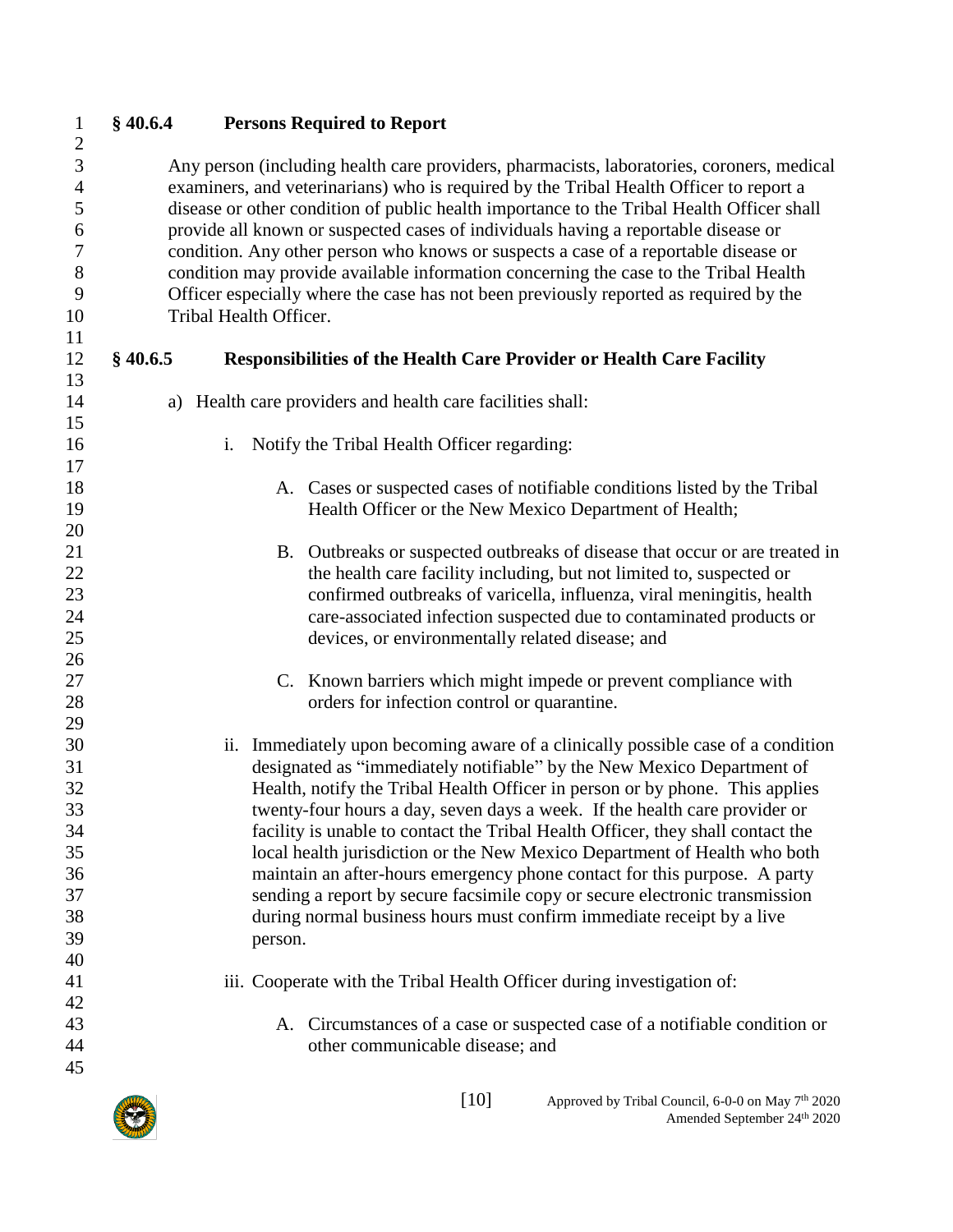<span id="page-10-0"></span>

| $\mathbf{1}$<br>$\overline{c}$                                   |          | B. An outbreak or suspected outbreak of disease.                                                                                                                                                                                                                                                                                                                                                                                                                                              |
|------------------------------------------------------------------|----------|-----------------------------------------------------------------------------------------------------------------------------------------------------------------------------------------------------------------------------------------------------------------------------------------------------------------------------------------------------------------------------------------------------------------------------------------------------------------------------------------------|
| 3<br>$\overline{4}$<br>5<br>$\boldsymbol{6}$<br>$\boldsymbol{7}$ |          | iv. Provide adequate and understandable instruction in disease control measures<br>to each patient who has been diagnosed with a case of a communicable<br>disease, and to other persons who may have been exposed to the<br>communicable disease.                                                                                                                                                                                                                                            |
| $\,8\,$<br>9                                                     | \$40.6.6 | <b>Handling of Case Reports and Medical Information</b>                                                                                                                                                                                                                                                                                                                                                                                                                                       |
| 10<br>11<br>12                                                   |          | a) All records and specimens containing or accompanied by patient identifying<br>information are confidential.                                                                                                                                                                                                                                                                                                                                                                                |
| 13<br>14<br>15                                                   |          | b) Health care providers and facilities shall establish and implement policies and<br>procedures to maintain confidentiality related to a patient's medical information.                                                                                                                                                                                                                                                                                                                      |
| 16<br>17<br>18<br>19<br>20                                       |          | c) Personnel in health care facilities who know of a person with a notifiable condition,<br>other than a sexually transmitted disease, shall release identifying information only to<br>other individuals responsible for protecting the health and well-being of the public<br>through control of disease.                                                                                                                                                                                   |
| 21<br>22<br>23<br>24<br>25                                       |          | d) Personnel in health care facilities who know of a person with a notifiable sexually<br>transmitted disease shall release identifying information only to the Tribal Health<br>Officer. The Tribal Health Officer may follow New Mexico Department of Health<br>guidance on reporting and follow-up, as appropriate.                                                                                                                                                                        |
| 26<br>27<br>28<br>29<br>30<br>31<br>32                           |          | e) Personnel responsible for health care facility management are authorized to permit<br>access to medical information as necessary to fulfill professional duties. Health care<br>facility administrators shall advise those persons permitted access under this Article<br>40.6 of the requirement to maintain confidentiality of such information as defined<br>under this Article 40.6. Professional duties mean the following activities or activities<br>that are functionally similar: |
| 33<br>34<br>35<br>36<br>37<br>38<br>39<br>40                     |          | Medical record or chart audits;<br>i.<br>ii. Peer reviews;<br>iii. Quality assurance;<br>iv. Utilization review purposes;<br>v. Research as authorized under federal law;<br>vi. Risk management; and<br>vii. Reviews required under federal law or regulations.                                                                                                                                                                                                                              |
| 41<br>42<br>43<br>44<br>45                                       | f        | Personnel responsible for health care facility management are authorized to permit<br>access to a patient's medical information and medical record by medical staff or<br>health care facility staff to carry out duties required for care and treatment of a patient<br>and the management of medical information and the patient's medical record.                                                                                                                                          |

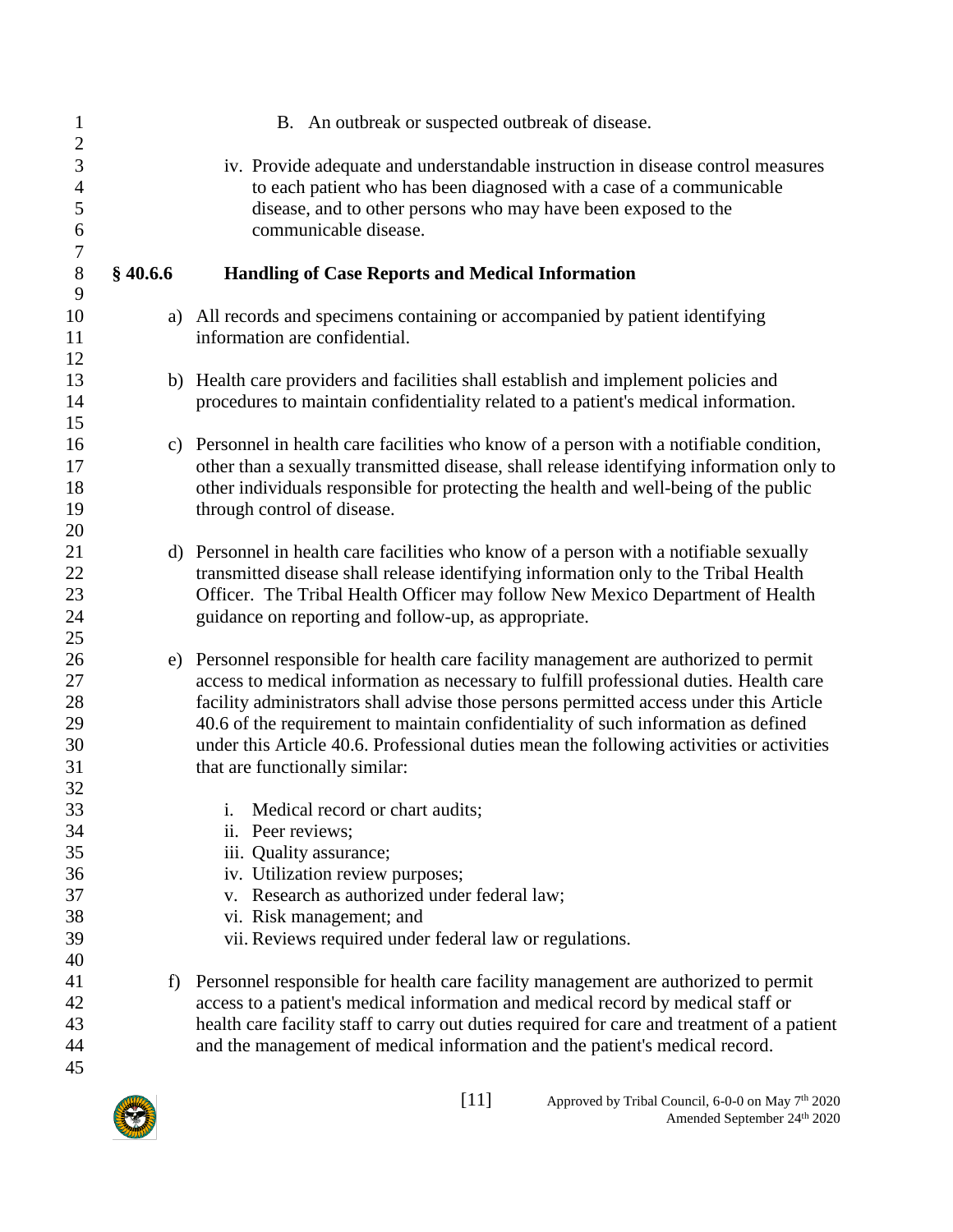<span id="page-11-1"></span><span id="page-11-0"></span>

| $\mathbf{1}$                           | $§$ 40.6.7   | <b>Responsibilities of Food Service Establishments</b>                                                                                                                                                                                                                                                                                                                                             |
|----------------------------------------|--------------|----------------------------------------------------------------------------------------------------------------------------------------------------------------------------------------------------------------------------------------------------------------------------------------------------------------------------------------------------------------------------------------------------|
| $\overline{2}$<br>3                    |              | The person in charge of a food service establishment shall:                                                                                                                                                                                                                                                                                                                                        |
| $\overline{4}$                         |              |                                                                                                                                                                                                                                                                                                                                                                                                    |
| 5<br>6                                 | a)           | Notify the Tribal Health Officer of potential foodborne disease.                                                                                                                                                                                                                                                                                                                                   |
| $\tau$<br>$8\,$<br>9<br>10<br>11<br>12 |              | b) Cooperate with the Tribal Health Officer or their designee in the investigation of<br>cases, suspected cases, outbreaks, and suspected outbreaks of foodborne or<br>waterborne disease. This includes the release of the name and other pertinent<br>information about food handlers diagnosed with a communicable disease as it relates<br>to a foodborne or waterborne disease investigation. |
| 13<br>14<br>15                         |              | c) Not release information about food handlers with a communicable disease to other<br>employees or the general public.                                                                                                                                                                                                                                                                            |
| 16<br>17<br>18                         | $\mathbf{d}$ | Comply with all disease control, contamination control, and other emergency control<br>measures.                                                                                                                                                                                                                                                                                                   |
| 19                                     | $§$ 40.6.8   | <b>Responsibilities of Schools and Child Day Care Facilities</b>                                                                                                                                                                                                                                                                                                                                   |
| 20                                     |              |                                                                                                                                                                                                                                                                                                                                                                                                    |
| 21<br>22                               |              | The person(s) in charge of schools and child day care facilities shall:                                                                                                                                                                                                                                                                                                                            |
| 23<br>24<br>25<br>26                   | a)           | Notify the Tribal Health Officer of cases, suspected cases, outbreaks, and suspected<br>outbreaks of notifiable conditions that may be associated with the child day care<br>facility.                                                                                                                                                                                                             |
| 27<br>28<br>29                         |              | b) Consult with the Tribal Health Officer about the control and prevention of infectious<br>disease or communicable disease.                                                                                                                                                                                                                                                                       |
| 30<br>31<br>32                         | c)           | Comply with all disease control, contamination control, and other emergency control<br>measures.                                                                                                                                                                                                                                                                                                   |
| 33<br>34<br>35<br>36                   |              | d) Cooperate with the Tribal Health Officer in the investigation of cases, suspected<br>cases, outbreaks, and suspected outbreaks of disease that may be associated with the<br>child day care facility.                                                                                                                                                                                           |
| 37<br>38<br>39                         | e)           | Release identifying information only to other individuals responsible for protecting<br>the health and well-being of the public through control of disease.                                                                                                                                                                                                                                        |
| 40<br>41<br>42<br>43<br>44<br>45       | f)           | Establish and implement policies and procedures to maintain confidentiality related to<br>medical information in their possession.                                                                                                                                                                                                                                                                 |

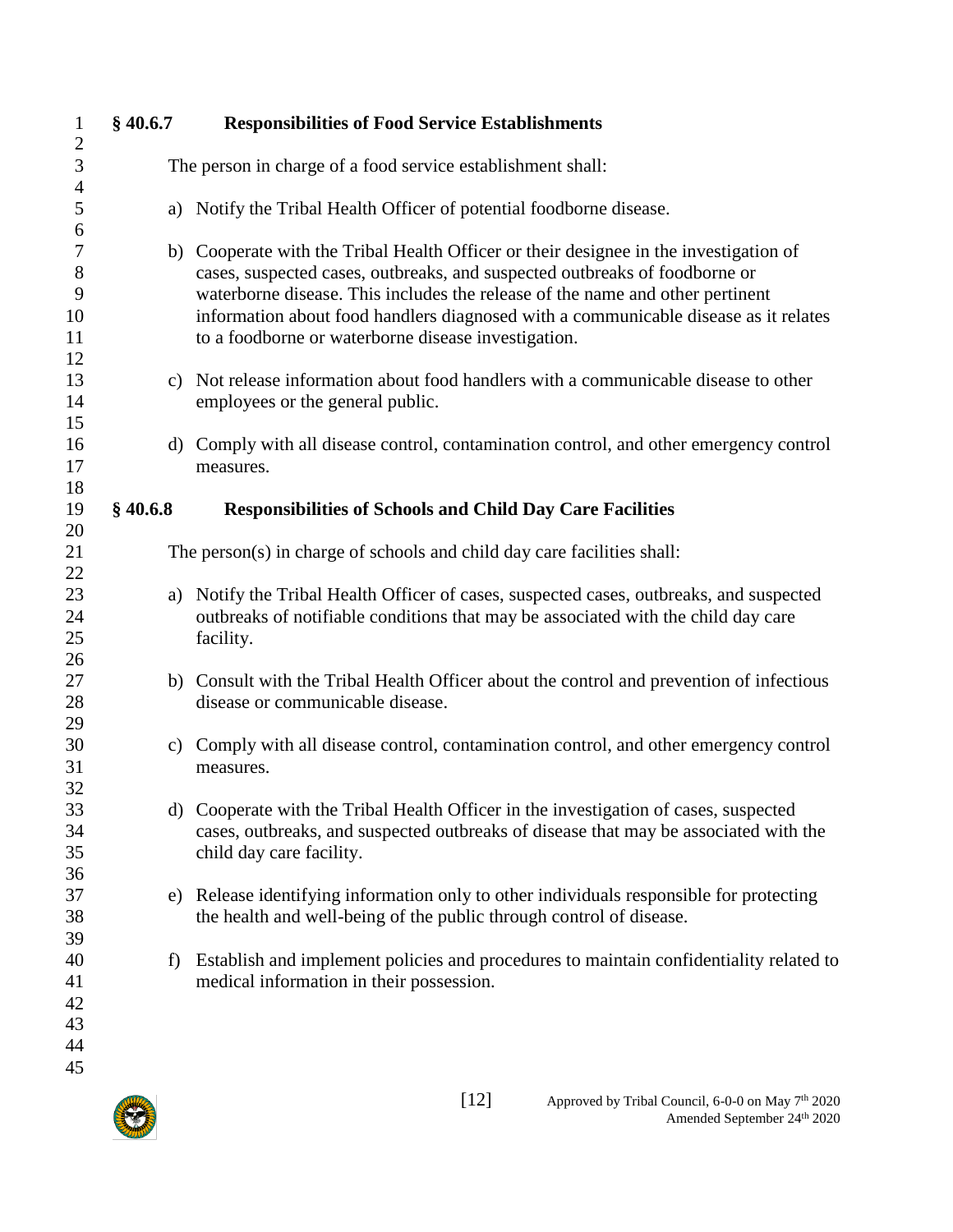<span id="page-12-1"></span><span id="page-12-0"></span>

| $\mathbf{1}$                  | $§$ 40.6.9    | <b>Responsibilities of Community Members</b>                                                                                                                                                                |
|-------------------------------|---------------|-------------------------------------------------------------------------------------------------------------------------------------------------------------------------------------------------------------|
| $\overline{2}$<br>3           |               | Community members shall:                                                                                                                                                                                    |
| $\overline{4}$<br>5<br>6<br>7 | a)            | Cooperate with the Tribal Health Officer or their designee in the investigation of<br>cases, suspected cases, outbreaks, and suspected outbreaks of notifiable conditions or<br>other communicable disease. |
| 8<br>9<br>10<br>11            |               | b) Comply with all infection control measures, contamination control measures, other<br>emergency control measures, and isolation and quarantine measures.                                                  |
| 12<br>13                      |               | c) Notify the Tribal Health Officer of any case, suspected case, outbreak, or potential<br>outbreak of communicable disease.                                                                                |
| 14<br>15                      | $§$ 40.6.10   | <b>Duties of the Tribal Health Officer</b>                                                                                                                                                                  |
| 16<br>17                      | a)            | The Tribal Health Officer shall:                                                                                                                                                                            |
| 18<br>19                      |               | Review and determine appropriate action for:<br>i.                                                                                                                                                          |
| 20<br>21                      |               | A. Each reported case or suspected case of a notifiable condition;                                                                                                                                          |
| 22<br>23                      |               | B. Any disease or condition considered a threat to public health; and                                                                                                                                       |
| 24<br>25<br>26<br>27          |               | C. Each reported outbreak or suspected outbreak of disease, requesting<br>assistance from local, state, and federal agencies in carrying out<br>investigations when necessary.                              |
| 28<br>29<br>30                |               | ii. Establish a system for maintaining confidentiality of written records and<br>written and verbal notifiable conditions case reports; and                                                                 |
| 31<br>32<br>33                |               | iii. Notify health care providers, laboratories, and health care facilities within the<br>Pueblo.                                                                                                           |
| 34<br>35<br>36<br>37          | b)            | The Tribal Health Officer may adopt alternative arrangements for meeting the<br>reporting requirements under this Code through coordination with local, state, and<br>federal partners.                     |
| 38<br>39                      | $\mathbf{c})$ | The Tribal Health Officer has the authority to:                                                                                                                                                             |
| 40<br>41<br>42                |               | Carry out additional steps determined to be necessary to verify a diagnosis<br>i.<br>reported by a health care provider;                                                                                    |
| 43<br>44<br>45                |               | Require any person suspected of having a notifiable condition to submit to<br>$\overline{11}$ .<br>examinations required to determine the presence of the condition;                                        |
|                               |               | F121                                                                                                                                                                                                        |

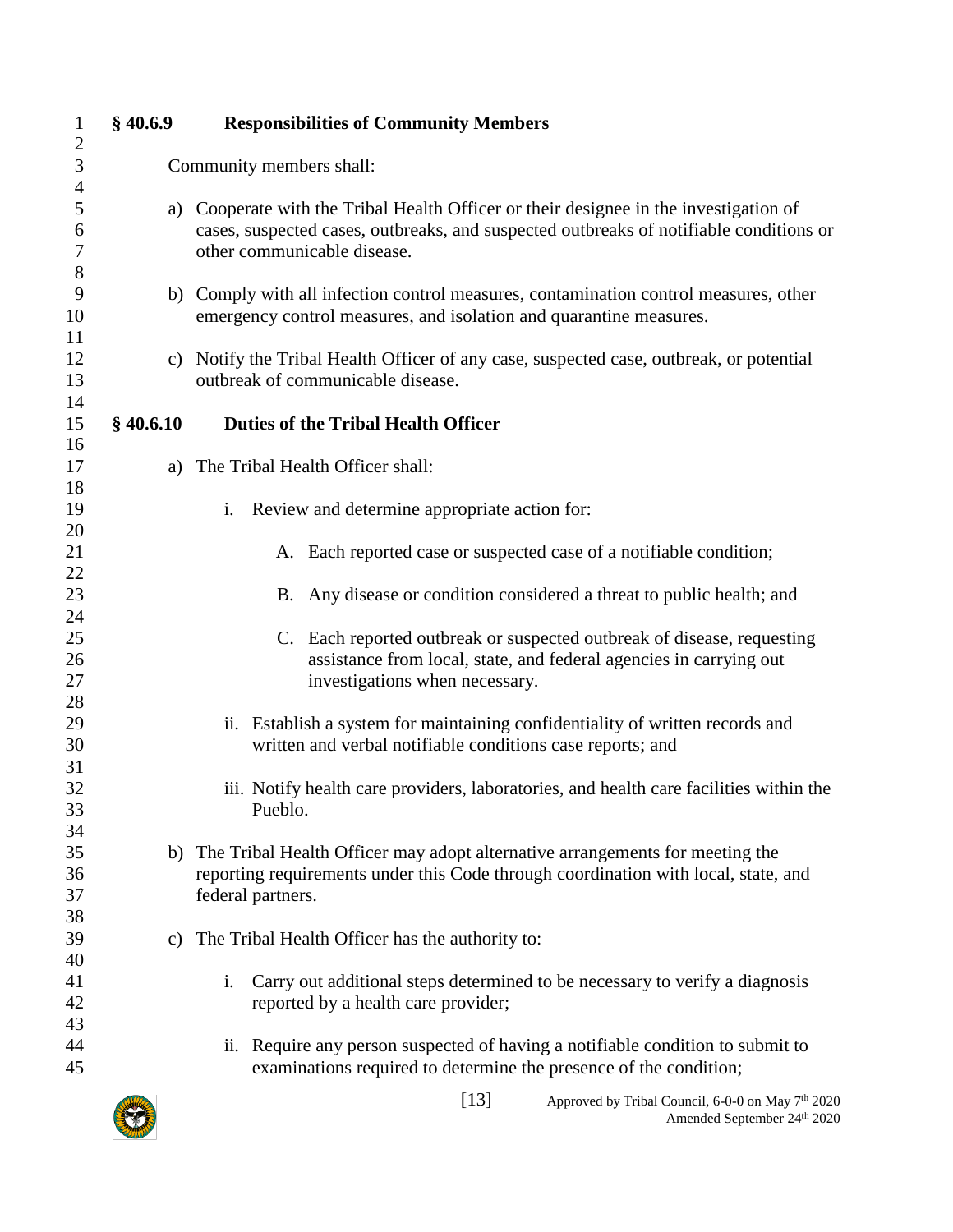<span id="page-13-0"></span>

| $\overline{4}$<br>5<br>iv. Require testing or medical examination of any individual who has or may<br>have been exposed to a communicable disease that poses a significant risk to<br>6<br>7<br>public health;<br>8<br>9<br>v. Investigate any case or suspected case of a reportable disease or condition or<br>other illness, communicable or otherwise, if deemed necessary;<br>10<br>11                                                                                                                                |  |
|----------------------------------------------------------------------------------------------------------------------------------------------------------------------------------------------------------------------------------------------------------------------------------------------------------------------------------------------------------------------------------------------------------------------------------------------------------------------------------------------------------------------------|--|
|                                                                                                                                                                                                                                                                                                                                                                                                                                                                                                                            |  |
|                                                                                                                                                                                                                                                                                                                                                                                                                                                                                                                            |  |
| vi. Require the notification of additional conditions of public health importance<br>12<br>13<br>occurring within the tribe's jurisdiction;                                                                                                                                                                                                                                                                                                                                                                                |  |
| 14<br>15<br>vii. Issue public health orders as deemed necessary by the Tribal Health Officer;<br>16                                                                                                                                                                                                                                                                                                                                                                                                                        |  |
| 17<br>viii. Conduct investigations and institute control measures; and<br>18                                                                                                                                                                                                                                                                                                                                                                                                                                               |  |
| 19<br>ix. Coordinate with and report to local, state, or federal agencies or tribal<br>20<br>organizations providing epidemiological services regarding any notifiable<br>21<br>conditions.                                                                                                                                                                                                                                                                                                                                |  |
| 22<br>23<br>$§$ 40.6.11<br><b>Handling of Case Reports and Medical Information</b><br>24                                                                                                                                                                                                                                                                                                                                                                                                                                   |  |
| 25<br>The Tribal Health Officer shall establish and maintain confidentiality procedures<br>a)<br>related to employee handling of all reports of cases and suspected cases, prohibiting<br>26<br>27<br>disclosure of reported information identifying an individual case or suspected cases<br>28<br>except:<br>29                                                                                                                                                                                                          |  |
| 30<br>To employees of the tribal health clinic, another local health department or<br>i.<br>state health department, federal agencies or other agency partners needing to<br>31<br>32<br>know for the purpose of administering the requirements under this Code; and                                                                                                                                                                                                                                                       |  |
| 33<br>34<br>ii. To health care providers, specific designees of health care facilities, laboratory<br>35<br>directors, and others for the purpose of collecting additional information about<br>36<br>a case or suspected case as required for disease prevention and control.<br>37                                                                                                                                                                                                                                       |  |
| 38<br>b) The Tribal Health Officer shall require and maintain signed confidentiality<br>agreements with all tribal health clinic employees with access to identifying<br>39<br>information related to a case or suspected case of a person diagnosed with a notifiable<br>40<br>condition. The agreements will be renewed at least annually and will include<br>41<br>reference to administrative actions that may be taken by the Tribal Health Officer, up<br>42<br>43<br>to and including, termination from employment. |  |
| 44<br>45<br>The Tribal Health Officer may release statistical summaries and epidemiological<br>C)                                                                                                                                                                                                                                                                                                                                                                                                                          |  |

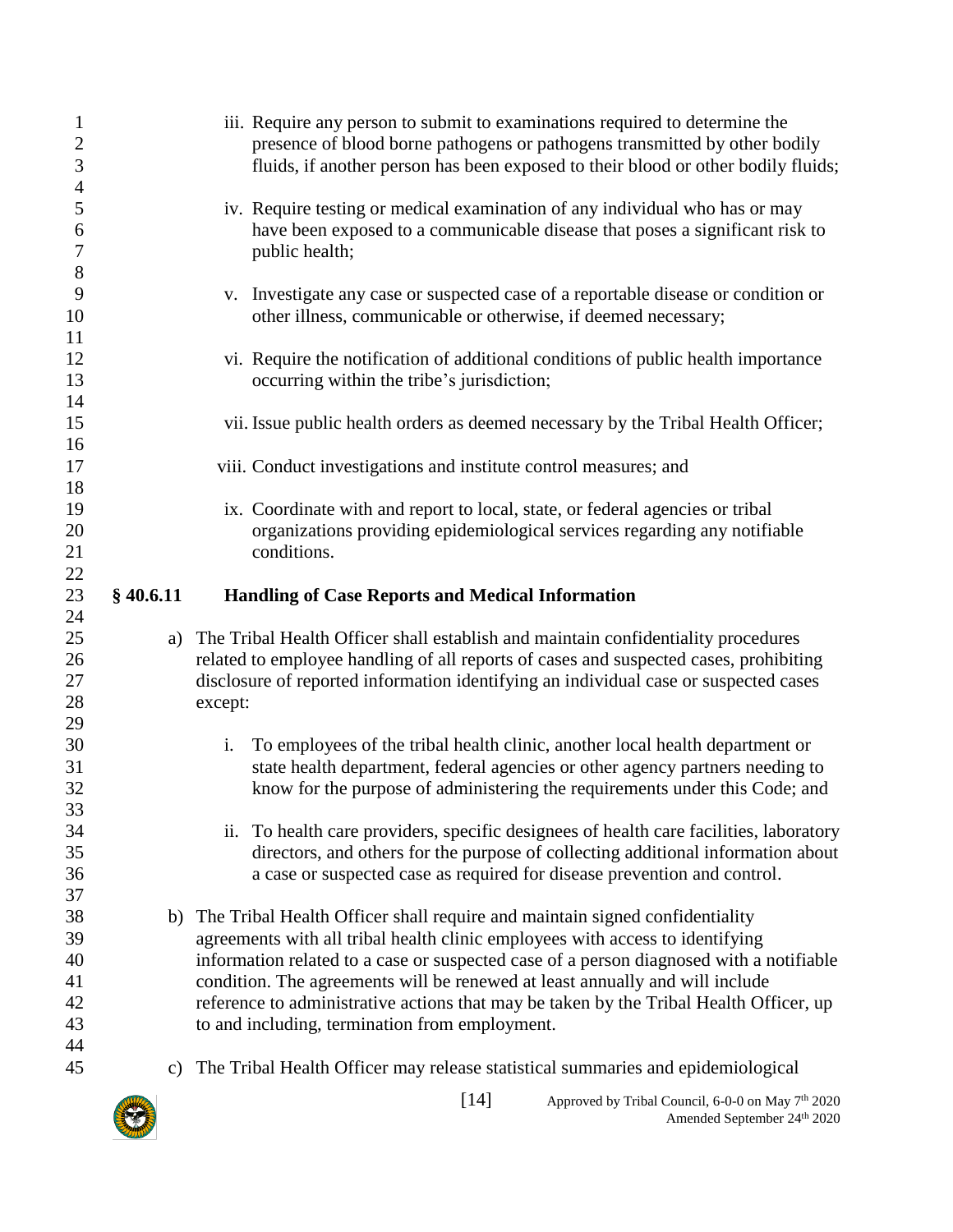<span id="page-14-1"></span><span id="page-14-0"></span>

| studies based on individual case reports if no individual is identified or identifiable.                                                                                                                                                                                                                                                                                           |
|------------------------------------------------------------------------------------------------------------------------------------------------------------------------------------------------------------------------------------------------------------------------------------------------------------------------------------------------------------------------------------|
| <b>ISOLATION AND QUARANTINE</b><br><b>ARTICLE 40.7</b>                                                                                                                                                                                                                                                                                                                             |
| <b>Conditions and Principles for Voluntary and Involuntary Isolation or</b><br>Quarantine                                                                                                                                                                                                                                                                                          |
| The Tribal Health Officer shall adhere to the following conditions and principles when<br>isolating or quarantining a person or group of persons under this Article:                                                                                                                                                                                                               |
| Isolation or quarantine must be by the least restrictive means necessary to prevent the<br>spread of a communicable or possibly communicable disease to others and may<br>include, but are not limited to, confinement to private homes or other public or private<br>premises;                                                                                                    |
| b) Isolated individuals must be confined separately from quarantined individuals; The<br>health status of isolated or quarantined individuals must be monitored regularly, to<br>determine if they require continued isolation or quarantine;                                                                                                                                      |
| c) If a quarantined individual subsequently becomes infected or is reasonably believed<br>to have become infected with a communicable or possibly communicable disease that<br>the Tribal Health Officer believes poses a significant threat to the health and safety of<br>other quarantined individuals, they must promptly be placed in isolation;                              |
| d) Isolated or quarantined individuals must be released as soon as practicable when the<br>Tribal Health Officer determines that they have been successfully decontaminated or<br>that they pose no substantial risk of transmitting a communicable or possibly<br>communicable disease that would constitute a serious or imminent threat to the health<br>and safety of others;  |
| The needs of a person isolated or quarantined must be addressed to the greatest extent<br>possible in a systematic and competent fashion, including, but not limited to,<br>providing adequate food, clothing, shelter, means of communication with those in<br>isolation or quarantine and outside these settings, medication, competent medical<br>care, and mental health care; |
| Premises used for isolation or quarantine must be maintained in a safe and hygienic<br>manner, to minimize the likelihood of further transmission of infection or other harm<br>to persons isolated and quarantined;                                                                                                                                                               |
| To the extent possible, cultural and religious beliefs should be considered in<br>addressing the needs of individuals, and establishing and maintaining isolation or<br>quarantine premises;                                                                                                                                                                                       |
|                                                                                                                                                                                                                                                                                                                                                                                    |

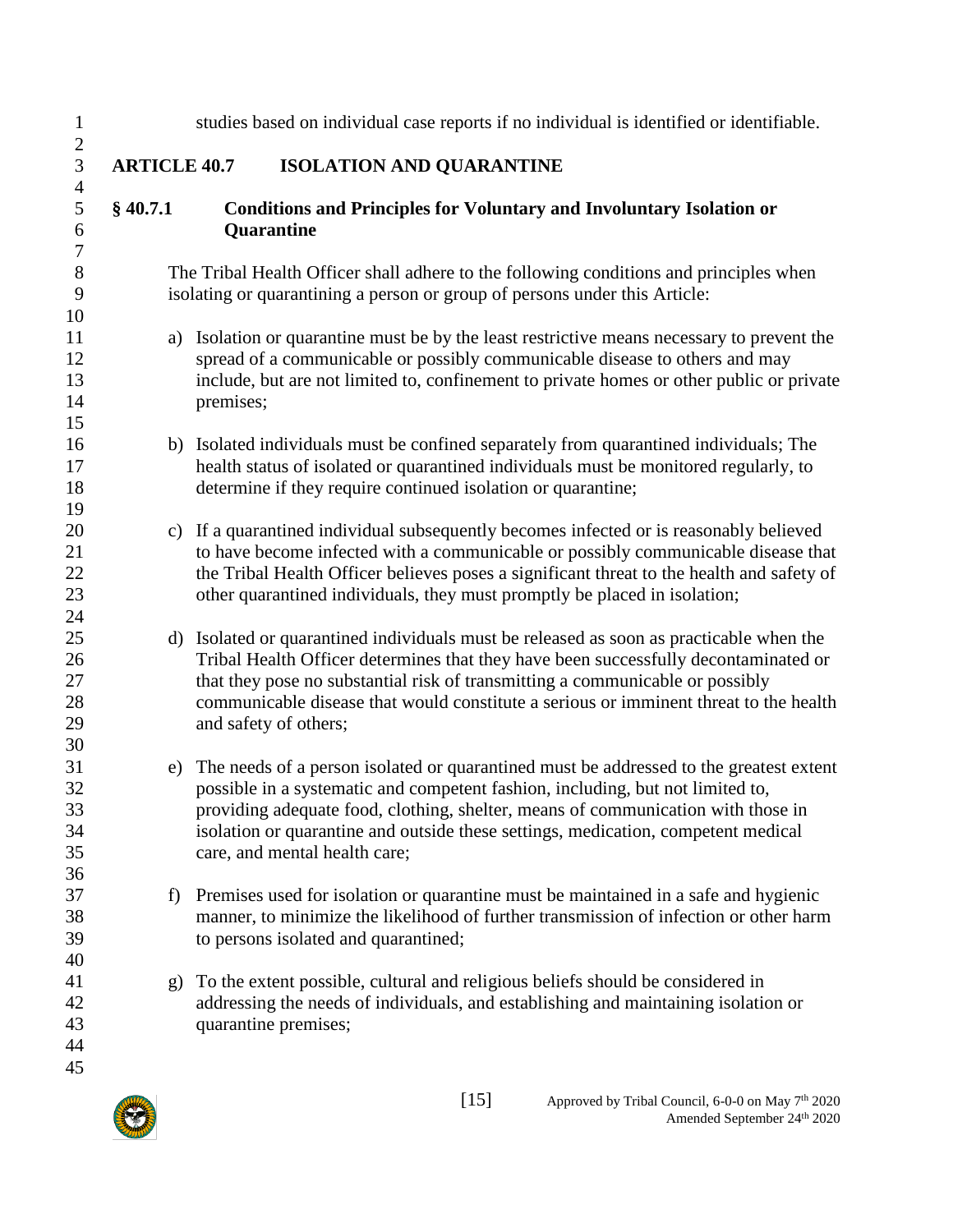<span id="page-15-0"></span>

| $\mathbf{1}$<br>$\overline{c}$<br>$\mathfrak{Z}$<br>$\overline{4}$<br>5<br>6<br>$\boldsymbol{7}$<br>$8\,$<br>9<br>10<br>11<br>12<br>13 | $\mathbf{i}$ | h) Isolation or quarantine shall not abridge the right of any person to rely exclusively on<br>spiritual means alone through prayer to treat a communicable or possibly<br>communicable disease in accordance with religious tenets and practices, nor shall<br>anything in this Title be deemed to prohibit a person so relying on spiritual means<br>who is infected with a contagious or communicable disease from being isolated or<br>quarantined in a private place of their own choice, provided, it is approved by the<br>Tribal Health Officer, and all laws, rules and regulations governing control,<br>sanitation, isolation and quarantine are complied with. At their sole discretion, the<br>Tribal Health Officer may isolate infected individuals declining treatment for the<br>duration of their communicable infection, if necessary to protect the health and safety<br>of the individual or others; and<br>Forms must be provided to the individual, to the extent feasible, to document the |
|----------------------------------------------------------------------------------------------------------------------------------------|--------------|--------------------------------------------------------------------------------------------------------------------------------------------------------------------------------------------------------------------------------------------------------------------------------------------------------------------------------------------------------------------------------------------------------------------------------------------------------------------------------------------------------------------------------------------------------------------------------------------------------------------------------------------------------------------------------------------------------------------------------------------------------------------------------------------------------------------------------------------------------------------------------------------------------------------------------------------------------------------------------------------------------------------|
| 14                                                                                                                                     |              | individual's consent or objection to isolation or quarantine.                                                                                                                                                                                                                                                                                                                                                                                                                                                                                                                                                                                                                                                                                                                                                                                                                                                                                                                                                      |
| 15                                                                                                                                     |              |                                                                                                                                                                                                                                                                                                                                                                                                                                                                                                                                                                                                                                                                                                                                                                                                                                                                                                                                                                                                                    |
| 16<br>17                                                                                                                               | $§$ 40.7.2   | <b>Voluntary Isolation or Quarantine</b>                                                                                                                                                                                                                                                                                                                                                                                                                                                                                                                                                                                                                                                                                                                                                                                                                                                                                                                                                                           |
| 18                                                                                                                                     |              | a) Voluntary Isolation or Quarantine should always be used as a first option UNLESS                                                                                                                                                                                                                                                                                                                                                                                                                                                                                                                                                                                                                                                                                                                                                                                                                                                                                                                                |
| 19                                                                                                                                     |              | the Tribal Health Officer has determined in their professional judgment that:                                                                                                                                                                                                                                                                                                                                                                                                                                                                                                                                                                                                                                                                                                                                                                                                                                                                                                                                      |
| 20                                                                                                                                     |              |                                                                                                                                                                                                                                                                                                                                                                                                                                                                                                                                                                                                                                                                                                                                                                                                                                                                                                                                                                                                                    |
| 21                                                                                                                                     |              | Seeking voluntary compliance would create a risk of serious harm;<br>i.                                                                                                                                                                                                                                                                                                                                                                                                                                                                                                                                                                                                                                                                                                                                                                                                                                                                                                                                            |
| 22                                                                                                                                     |              |                                                                                                                                                                                                                                                                                                                                                                                                                                                                                                                                                                                                                                                                                                                                                                                                                                                                                                                                                                                                                    |
| 23<br>24                                                                                                                               |              | There is reason to believe that the person or group of persons is, or is<br>ii.<br>suspected to be, infected with, exposed to, or contaminated with a                                                                                                                                                                                                                                                                                                                                                                                                                                                                                                                                                                                                                                                                                                                                                                                                                                                              |
| 25                                                                                                                                     |              | communicable disease or chemical, biological, or radiological agent that could                                                                                                                                                                                                                                                                                                                                                                                                                                                                                                                                                                                                                                                                                                                                                                                                                                                                                                                                     |
| 26                                                                                                                                     |              | spread to or contaminate others if remedial action is not taken; and                                                                                                                                                                                                                                                                                                                                                                                                                                                                                                                                                                                                                                                                                                                                                                                                                                                                                                                                               |
| 27                                                                                                                                     |              |                                                                                                                                                                                                                                                                                                                                                                                                                                                                                                                                                                                                                                                                                                                                                                                                                                                                                                                                                                                                                    |
| 28                                                                                                                                     |              | iii. There is reason to believe that the person or group of persons would pose a                                                                                                                                                                                                                                                                                                                                                                                                                                                                                                                                                                                                                                                                                                                                                                                                                                                                                                                                   |
| 29                                                                                                                                     |              | serious and imminent risk to the health and safety of others if not detained for                                                                                                                                                                                                                                                                                                                                                                                                                                                                                                                                                                                                                                                                                                                                                                                                                                                                                                                                   |
| 30                                                                                                                                     |              | purposes of isolation or quarantine.                                                                                                                                                                                                                                                                                                                                                                                                                                                                                                                                                                                                                                                                                                                                                                                                                                                                                                                                                                               |
| 31<br>32                                                                                                                               |              |                                                                                                                                                                                                                                                                                                                                                                                                                                                                                                                                                                                                                                                                                                                                                                                                                                                                                                                                                                                                                    |
| 33                                                                                                                                     |              | b) The Tribal Health Officer when conducting voluntary isolation or quarantine will<br>make reasonable efforts to comply with Section 40.7.1, Conditions and Principles of                                                                                                                                                                                                                                                                                                                                                                                                                                                                                                                                                                                                                                                                                                                                                                                                                                         |
| 34                                                                                                                                     |              | Involuntary or Voluntary Isolation or Quarantine.                                                                                                                                                                                                                                                                                                                                                                                                                                                                                                                                                                                                                                                                                                                                                                                                                                                                                                                                                                  |
| 35                                                                                                                                     |              |                                                                                                                                                                                                                                                                                                                                                                                                                                                                                                                                                                                                                                                                                                                                                                                                                                                                                                                                                                                                                    |
| 36                                                                                                                                     | $§$ 40.7.3   | <b>Involuntary Isolation or Quarantine</b>                                                                                                                                                                                                                                                                                                                                                                                                                                                                                                                                                                                                                                                                                                                                                                                                                                                                                                                                                                         |
| 37                                                                                                                                     |              |                                                                                                                                                                                                                                                                                                                                                                                                                                                                                                                                                                                                                                                                                                                                                                                                                                                                                                                                                                                                                    |
| 38                                                                                                                                     | a)           | If the Tribal Health Officer makes a finding that a delay in isolation or quarantining a                                                                                                                                                                                                                                                                                                                                                                                                                                                                                                                                                                                                                                                                                                                                                                                                                                                                                                                           |
| 39                                                                                                                                     |              | person will significantly jeopardize the Tribal Health Officer's ability to prevent or                                                                                                                                                                                                                                                                                                                                                                                                                                                                                                                                                                                                                                                                                                                                                                                                                                                                                                                             |
| 40                                                                                                                                     |              | limit the transmission of threatening communicable disease, then the Tribal Health                                                                                                                                                                                                                                                                                                                                                                                                                                                                                                                                                                                                                                                                                                                                                                                                                                                                                                                                 |
| 41                                                                                                                                     |              | Officer may issue an order to isolate or quarantine a person without first obtaining a                                                                                                                                                                                                                                                                                                                                                                                                                                                                                                                                                                                                                                                                                                                                                                                                                                                                                                                             |
| 42<br>43                                                                                                                               |              | court order, as follows:                                                                                                                                                                                                                                                                                                                                                                                                                                                                                                                                                                                                                                                                                                                                                                                                                                                                                                                                                                                           |
| 44                                                                                                                                     |              | i.<br>At their sole discretion, a Tribal Health Officer may issue an emergency                                                                                                                                                                                                                                                                                                                                                                                                                                                                                                                                                                                                                                                                                                                                                                                                                                                                                                                                     |
| 45                                                                                                                                     |              | detention order causing a person or group of persons to be immediately                                                                                                                                                                                                                                                                                                                                                                                                                                                                                                                                                                                                                                                                                                                                                                                                                                                                                                                                             |
|                                                                                                                                        |              |                                                                                                                                                                                                                                                                                                                                                                                                                                                                                                                                                                                                                                                                                                                                                                                                                                                                                                                                                                                                                    |

<span id="page-15-1"></span>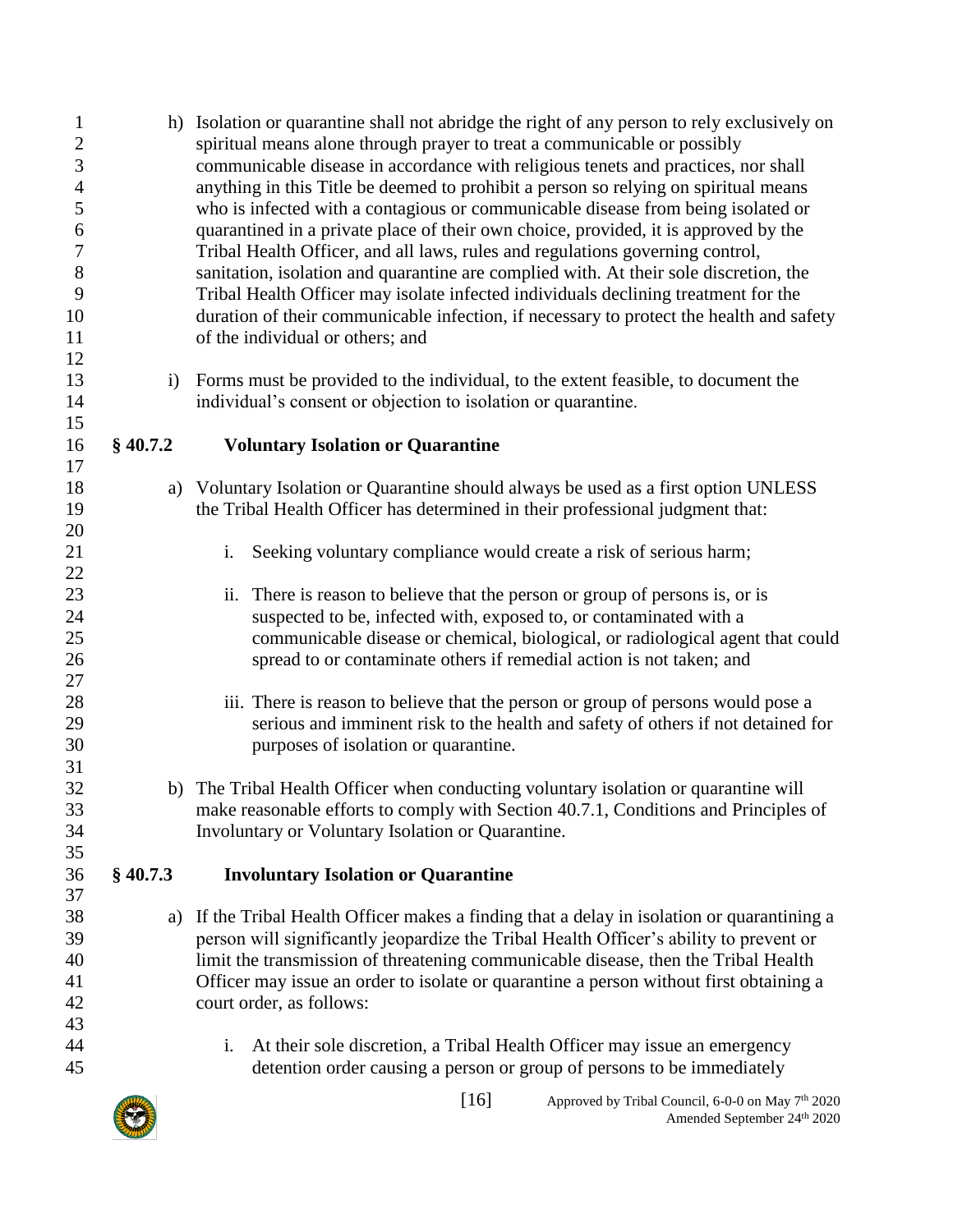| $\mathbf{1}$<br>$\overline{2}$               | detained for purposes of isolation or quarantine if they:                                                                                                                                                                                                                                                                                                                                                                           |
|----------------------------------------------|-------------------------------------------------------------------------------------------------------------------------------------------------------------------------------------------------------------------------------------------------------------------------------------------------------------------------------------------------------------------------------------------------------------------------------------|
| 3<br>$\overline{4}$<br>5<br>6<br>7<br>8<br>9 | A. Have first made reasonable efforts, which shall be documented, to<br>obtain voluntary compliance with requests for medical examination,<br>testing, treatment, counseling, vaccination, decontamination of persons<br>or animals, isolation, quarantine, and inspection and closure of<br>facilities, or has determined in their professional judgment that seeking<br>voluntary compliance would create a risk of serious harm; |
| 10<br>11<br>12<br>13<br>14<br>15             | B. Have reason to believe that the person or group of persons is, or is<br>suspected to be, infected with, exposed to, or contaminated with a<br>communicable disease or chemical, biological, or radiological agent<br>that could spread to or contaminate others if remedial action is not<br>taken; and                                                                                                                          |
| 16<br>17<br>18<br>19                         | C. Have reason to believe that the person or group of persons would pose<br>a serious and imminent risk to the health and safety of others if not<br>detained for purposes of isolation or quarantine.                                                                                                                                                                                                                              |
| 20<br>21<br>22                               | ii. If a Tribal Health Officer orders the immediate involuntary detention of a<br>person or group of persons for purposes of isolation or quarantine:                                                                                                                                                                                                                                                                               |
| 23<br>24<br>25                               | A. The emergency detention order shall be for a period not to exceed five<br>days without a court hearing to determine whether isolation or<br>quarantine should continue.                                                                                                                                                                                                                                                          |
| 26<br>27<br>28<br>29                         | B. The Tribal Health Officer shall issue a written emergency detention<br>order as soon as reasonably possible, and in all cases within twelve<br>hours of detention, that shall specify the following:                                                                                                                                                                                                                             |
| 30<br>31<br>32<br>33                         | 1. The identity of all persons or groups subject to isolation or<br>quarantine;                                                                                                                                                                                                                                                                                                                                                     |
| 34<br>35                                     | The premises subject to isolation or quarantine;<br>2.                                                                                                                                                                                                                                                                                                                                                                              |
| 36<br>37<br>38                               | The date and time at which isolation or quarantine commences;<br>3.<br>The suspected communicable disease or infectious agent if<br>4.                                                                                                                                                                                                                                                                                              |
| 39<br>40                                     | known;                                                                                                                                                                                                                                                                                                                                                                                                                              |
| 41<br>42<br>43<br>44<br>45                   | The measures taken by the Tribal Health Officer to seek<br>5.<br>voluntary compliance or the basis on which the Tribal Health<br>Officer determined that seeking voluntary compliance would<br>create a risk of serious harm; and                                                                                                                                                                                                   |
|                                              | [17]<br>Approved by Tribal Council $6-0-0$ on May $7th$ 2020                                                                                                                                                                                                                                                                                                                                                                        |

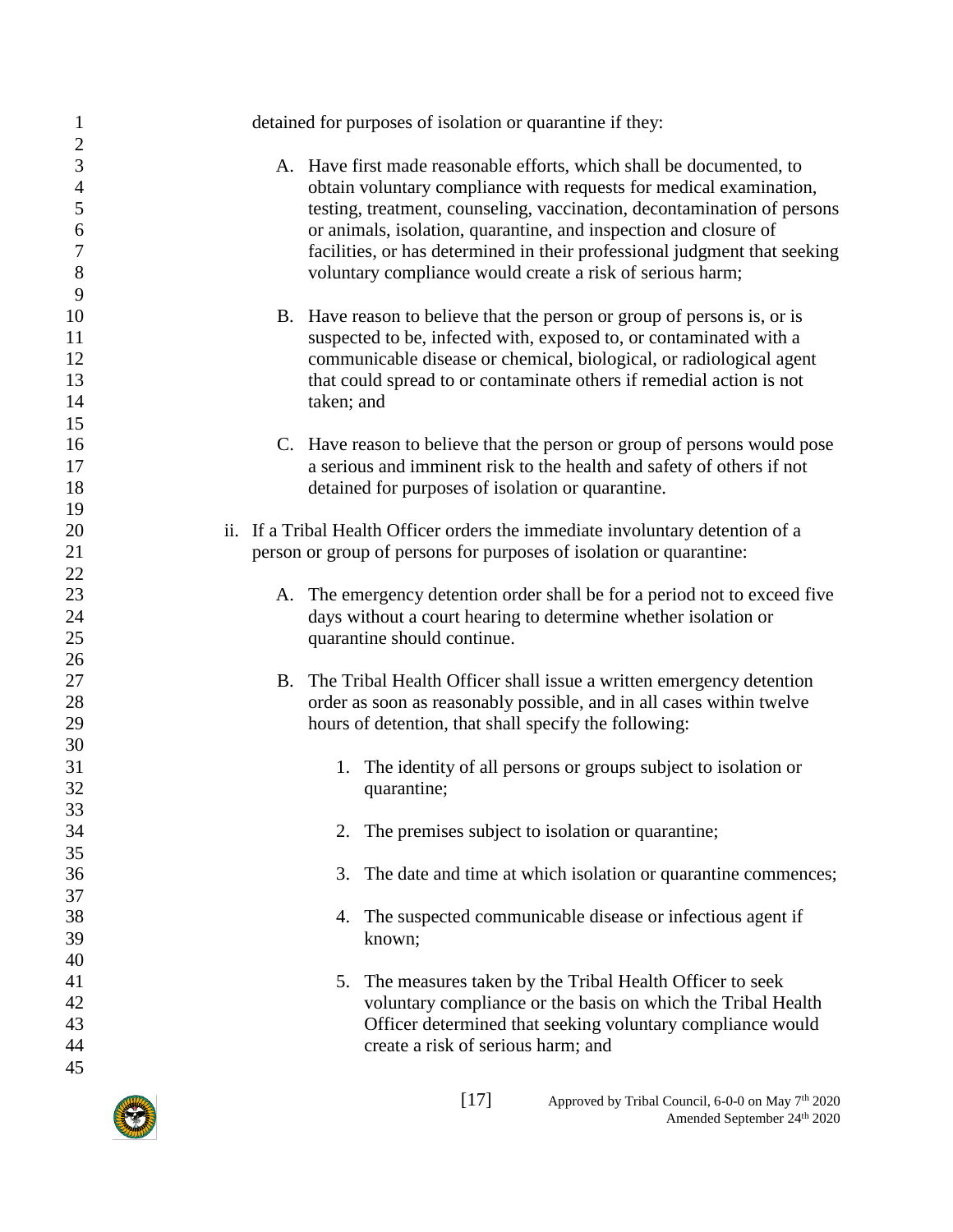| $\mathbf{1}$                                              | 6. The medical basis on which isolation or quarantine is justified.                                                                                                                                                                                                                                                                                                                                                                                                                                                               |
|-----------------------------------------------------------|-----------------------------------------------------------------------------------------------------------------------------------------------------------------------------------------------------------------------------------------------------------------------------------------------------------------------------------------------------------------------------------------------------------------------------------------------------------------------------------------------------------------------------------|
| $\overline{2}$<br>3<br>$\overline{4}$<br>5<br>6<br>7<br>8 | iii. The Tribal Health Officer shall provide copies of the written emergency<br>detention order to the person or group of persons detained or, if the order<br>applies to a group and it is impractical to provide individual copies, post<br>copies in a conspicuous place in the premises where isolation or quarantine<br>has been imposed.                                                                                                                                                                                    |
| 9<br>10<br>11                                             | iv. Along with the written order, and by the same means of distribution, the<br>Tribal Health Officer shall provide the person or group of persons detained<br>with the following written notice:                                                                                                                                                                                                                                                                                                                                 |
| 12<br>13<br>14<br>15<br>16<br>17<br>18<br>19              | "NOTICE: You have the right to petition the Tribal Court for release from<br>isolation or quarantine in accordance with Code 40 Emergency<br>Communicable Disease Code of the Pueblo of Isleta. You have a right to<br>legal counsel. If you are unable to afford legal counsel, then counsel will<br>be appointed for you at government expense and you should request the<br>appointment of counsel at this time. If you currently have legal counsel,<br>then you have an opportunity to contact that counsel for assistance." |
| 20<br>21<br>22<br>23<br>24                                | v. Following the imposition of isolation or quarantine pursuant to this Section,<br>the Tribal Health Officer, within twenty-four hours, shall petition the court for<br>an order authorizing involuntary detention in accordance with Section<br>$40.7.3(b)$ .                                                                                                                                                                                                                                                                   |
| 25<br>26<br>27<br>28<br>29                                | b) Isolation and Quarantine with a Tribal Court Order. If a Tribal Health Officer<br>petitions the Tribal Court ex parte for an order authorizing involuntary detention of a<br>person or group of persons for purposes of isolation or quarantine pursuant to this<br>Section:                                                                                                                                                                                                                                                   |
| 30<br>31                                                  | The petition shall specify:<br>i.                                                                                                                                                                                                                                                                                                                                                                                                                                                                                                 |
| 32<br>33<br>34                                            | The identity of all persons or groups to be subject to isolation or<br>quarantine;                                                                                                                                                                                                                                                                                                                                                                                                                                                |
| 35<br>36                                                  | The premises where isolation or quarantine will take place;<br>B.                                                                                                                                                                                                                                                                                                                                                                                                                                                                 |
| 37<br>38                                                  | The date and time at which isolation or quarantine will commence;                                                                                                                                                                                                                                                                                                                                                                                                                                                                 |
| 39<br>40                                                  | The suspected communicable disease or infectious agent if known;<br>D.                                                                                                                                                                                                                                                                                                                                                                                                                                                            |
| 41<br>42<br>43                                            | The anticipated duration of isolation or quarantine based on the<br>Е.<br>suspected communicable disease or infectious agent if known;                                                                                                                                                                                                                                                                                                                                                                                            |
| 44<br>45                                                  | The measures taken by the Tribal Health Officer to seek voluntary<br>Е.                                                                                                                                                                                                                                                                                                                                                                                                                                                           |
|                                                           | $[18]$<br>Approved by Tribal Council, 6-0-0 on May 7 <sup>th</sup> 2020<br>Amended September 24th 2020                                                                                                                                                                                                                                                                                                                                                                                                                            |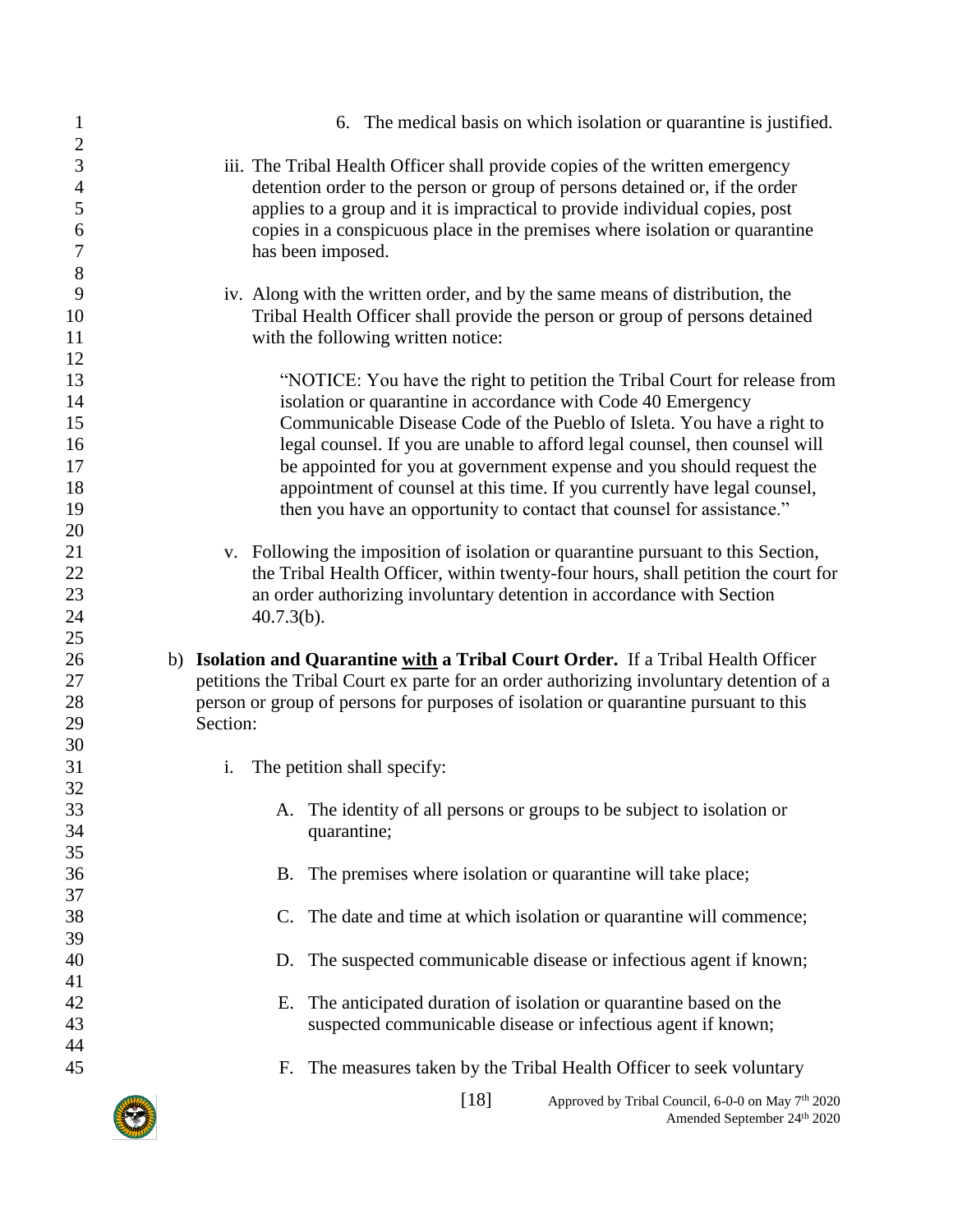| $\mathbf{1}$<br>$\mathbf{2}$<br>3               | compliance or the basis on which the Tribal Health Officer determined<br>that seeking voluntary compliance would create a risk of serious harm;<br>and                                                                                                                                                                |
|-------------------------------------------------|-----------------------------------------------------------------------------------------------------------------------------------------------------------------------------------------------------------------------------------------------------------------------------------------------------------------------|
| $\overline{4}$<br>5                             | G. The medical basis on which isolation or quarantine is justified.                                                                                                                                                                                                                                                   |
| 6<br>$\boldsymbol{7}$<br>$8\,$<br>9<br>10<br>11 | ii. The petition shall be accompanied by the declaration of the Tribal Health<br>Officer attesting to the facts asserted in the petition, together with any further<br>information that may be relevant and material to the Tribal Court's<br>consideration.                                                          |
| 12<br>13<br>14<br>15<br>16                      | iii. Notice to the persons or groups identified in the petition shall be accomplished<br>in accordance with the rules of civil procedure. The Tribal Court shall hold a<br>hearing on a petition filed pursuant to this Section within seventy-two hours of<br>filing, exclusive of Saturdays, Sundays, and holidays. |
| 17<br>18<br>19<br>20                            | iv. The Tribal Court shall issue the order if there is a reasonable basis to find that<br>isolation or quarantine is necessary to prevent a serious and imminent risk to<br>the health and safety of others.                                                                                                          |
| 21<br>22<br>23                                  | v. A Tribal Court order authorizing isolation or quarantine as a result of an ex<br>parte hearing shall:                                                                                                                                                                                                              |
| 24<br>25<br>26<br>27<br>28                      | A. Specify a maximum duration for isolation or quarantine for a period of<br>time not longer than the longest usual incubation period of the<br>infectious agent, to be determined on the advice of the Tribal Health<br>Officer;                                                                                     |
| 29<br>30<br>31                                  | B. Identify the isolated or quarantined persons or groups by name or<br>shared or similar characteristics or circumstances;                                                                                                                                                                                           |
| 32<br>33<br>34                                  | C. Specify factual findings warranting isolation or quarantine pursuant to<br>this Section;                                                                                                                                                                                                                           |
| 35<br>36<br>37<br>38                            | D. Include any conditions necessary to ensure that isolation or quarantine<br>is carried out within the stated purposes and restrictions of this<br>Section;                                                                                                                                                          |
| 39<br>40                                        | Specify the premises where isolation or quarantine will take place;<br>Е.                                                                                                                                                                                                                                             |
| 41<br>42<br>43<br>44<br>45                      | Specify any violation of the Tribal Court Order will be a violation of<br>F.<br>the Pueblo of Isleta Law and Order Code 30-17-10 Obstructing<br>Judiciary or Officers; and                                                                                                                                            |
|                                                 |                                                                                                                                                                                                                                                                                                                       |

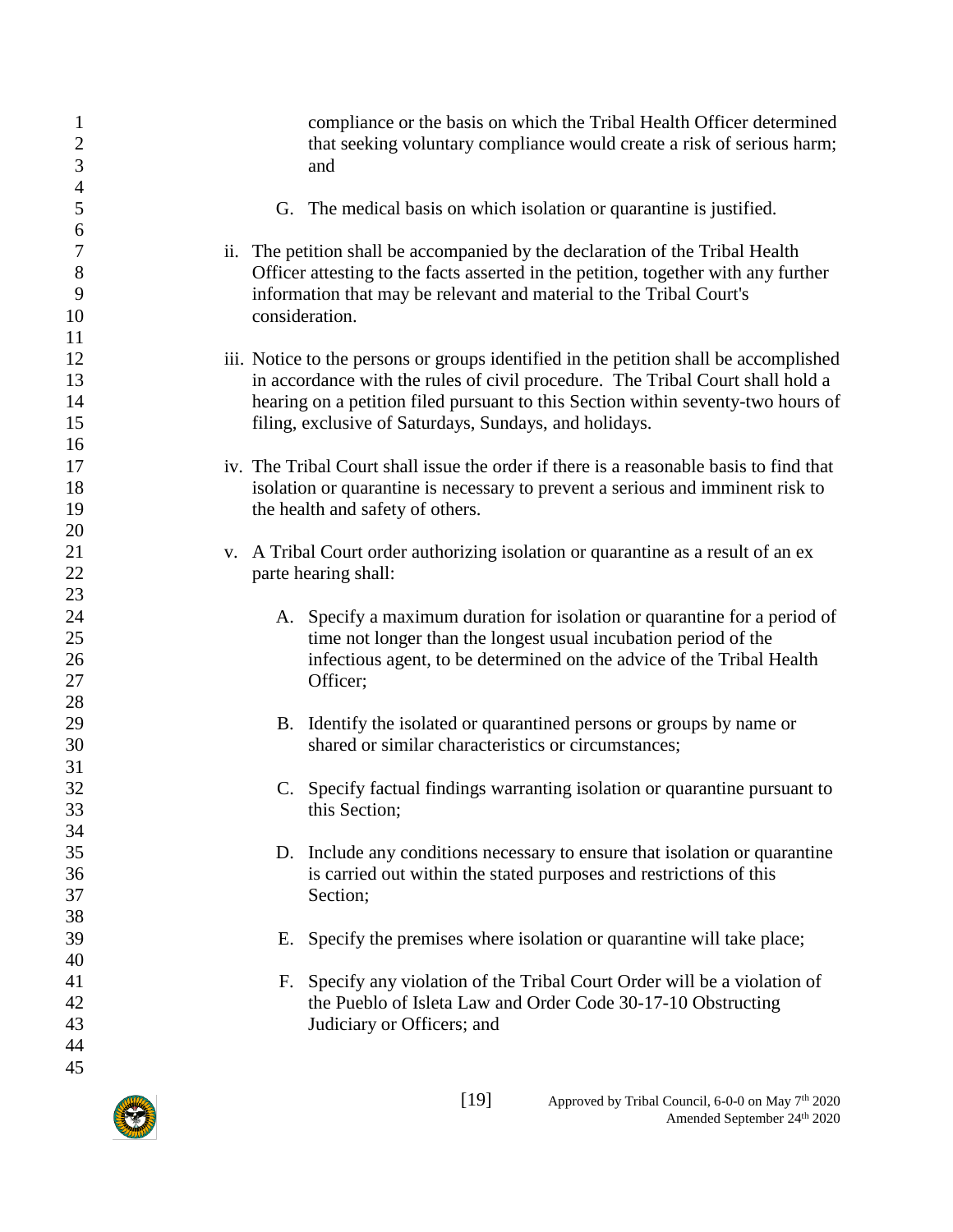| $\mathbf{1}$                     | G. Be served on all affected persons or groups in accordance with the                                                                                                                                                            |
|----------------------------------|----------------------------------------------------------------------------------------------------------------------------------------------------------------------------------------------------------------------------------|
| $\overline{c}$                   | rules of civil procedure.                                                                                                                                                                                                        |
| $\mathfrak{Z}$<br>$\overline{4}$ | c) Continued Involuntary Isolation and Quarantine. A Tribal Health Officer may                                                                                                                                                   |
| 5                                | petition the Tribal Court for an order authorizing the continued isolation or quarantine                                                                                                                                         |
| 6                                | of a person or group detained under a Tribal Court order under Section 40.7.3(b) for a                                                                                                                                           |
| 7                                | period up to thirty days.                                                                                                                                                                                                        |
| 8                                | The petition shall specify:                                                                                                                                                                                                      |
| 9                                | i.                                                                                                                                                                                                                               |
| 10<br>11<br>12                   | A. The identity of all persons or groups subject to isolation or quarantine;                                                                                                                                                     |
| 13                               | The premises where isolation or quarantine is taking place;                                                                                                                                                                      |
| 14                               | <b>B.</b>                                                                                                                                                                                                                        |
| 15                               | The communicable disease or infectious agent if known;                                                                                                                                                                           |
| 16                               | $C_{\cdot}$                                                                                                                                                                                                                      |
| 17                               | D. The anticipated duration of isolation or quarantine based on the                                                                                                                                                              |
| 18                               | suspected communicable disease or infectious agent if known; and                                                                                                                                                                 |
| 19<br>20<br>21                   | E. The medical basis on which continued isolation or quarantine is<br>justified.                                                                                                                                                 |
| 22                               | The petition shall be accompanied by the declaration of the Tribal Health                                                                                                                                                        |
| 23                               | ii.                                                                                                                                                                                                                              |
| 24                               | Officer attesting to the facts asserted in the petition, together with any further                                                                                                                                               |
| 25                               | information that may be relevant and material to the Tribal Court's                                                                                                                                                              |
| 26                               | consideration.                                                                                                                                                                                                                   |
| 27<br>28<br>29                   | iii. The petition shall be accompanied by a statement of compliance with the<br>conditions and principles for isolation and quarantine contained in Section                                                                      |
| 30                               | 40.6.1, Conditions and Principles for Voluntary and Involuntary Isolation and                                                                                                                                                    |
| 31                               | Quarantine.                                                                                                                                                                                                                      |
| 32<br>33<br>34<br>35             | iv. Notice to the persons or groups identified in the petition shall be accomplished<br>in accordance with the rules of civil procedure.                                                                                         |
| 36                               | v. The Tribal Court shall hold a hearing on a petition filed pursuant to this                                                                                                                                                    |
| 37                               | Section within seventy-two hours of filing, exclusive of Saturdays, Sundays,                                                                                                                                                     |
| 38                               | and holidays.                                                                                                                                                                                                                    |
| 39<br>40<br>41<br>42<br>43       | vi. The Tribal Court shall grant the petition if it finds that there is clear and<br>convincing evidence that isolation or quarantine is necessary to prevent a<br>serious and imminent risk to the health and safety of others. |
| 44                               | vii. A Tribal Court order authorizing continued isolation or quarantine as a result                                                                                                                                              |
| 45                               | of a hearing shall:                                                                                                                                                                                                              |

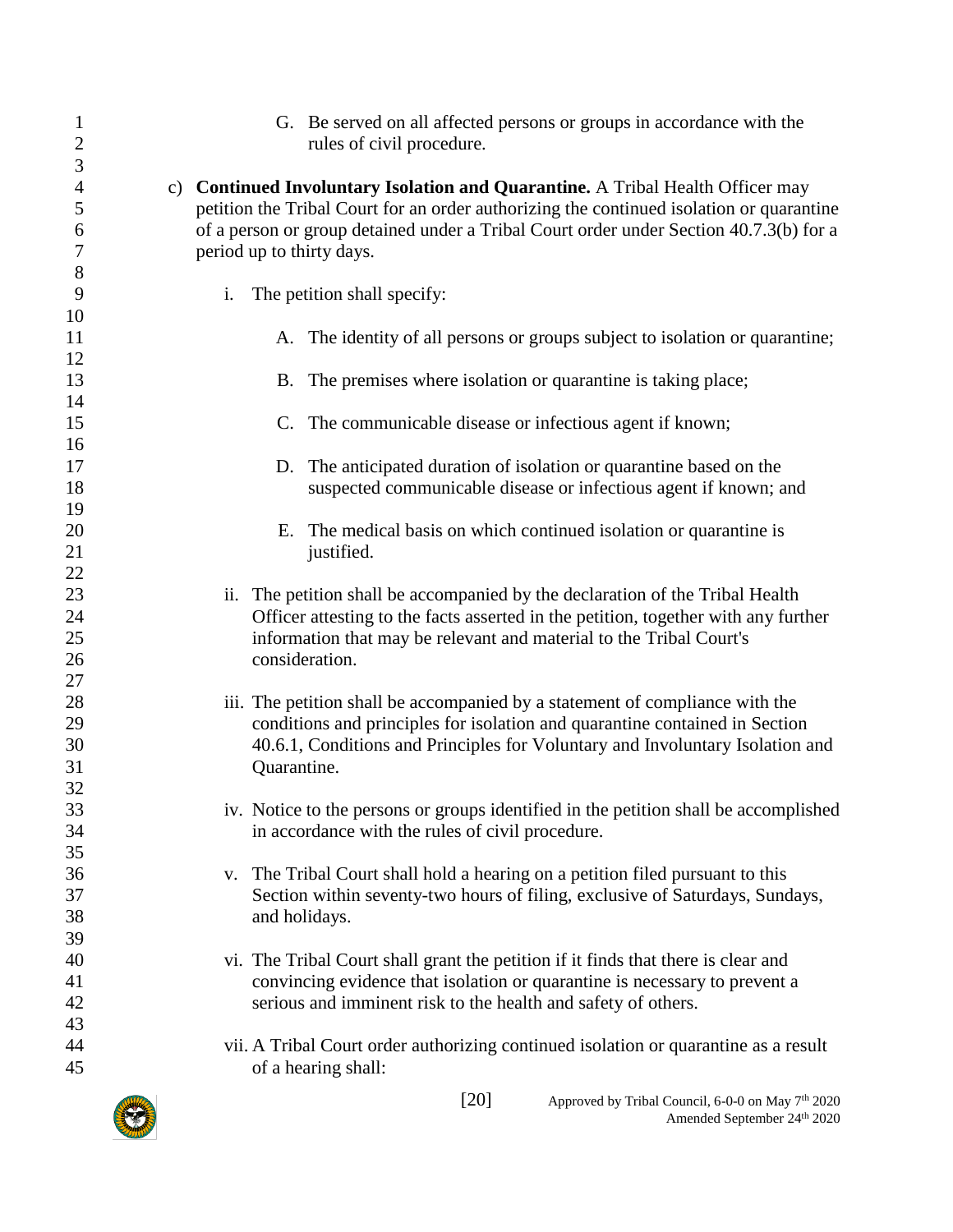| $\mathbf{1}$                     |            |                                                                                                                                                  |
|----------------------------------|------------|--------------------------------------------------------------------------------------------------------------------------------------------------|
| $\overline{2}$<br>$\mathfrak{Z}$ |            | A. Specify a maximum duration for isolation or quarantine not to exceed<br>thirty days;                                                          |
| $\overline{4}$                   |            |                                                                                                                                                  |
| 5<br>6                           |            | B. Identify the isolated or quarantined persons or groups by name or<br>shared or similar characteristics or circumstances;                      |
| $\boldsymbol{7}$<br>8<br>9       |            | C. Specify factual findings warranting isolation or quarantine pursuant to<br>this Section;                                                      |
| 10                               |            |                                                                                                                                                  |
| 11<br>12                         |            | D. Include any conditions necessary to ensure that isolation or quarantine<br>is carried out within the stated purposes and restrictions of this |
| 13                               |            | Section;                                                                                                                                         |
| 14<br>15                         |            | E. Specify the premises where isolation or quarantine will take place;                                                                           |
| 16                               |            |                                                                                                                                                  |
| 17                               |            | F. Specify any violation of the Tribal Court Order will be a violation of                                                                        |
| 18                               |            | the Pueblo of Isleta Law and Order Code 30-17-10 Obstructing                                                                                     |
| 19                               |            | Judiciary or Officers; and                                                                                                                       |
| 20                               |            |                                                                                                                                                  |
| 21                               |            | G. Be served on all affected persons or groups in accordance with the                                                                            |
| 22<br>23                         |            | rules of civil procedure.                                                                                                                        |
| 24                               |            | d) Petition for Additional Continued Involuntary Detention. Prior to the expiration                                                              |
| 25                               |            | of a Tribal Court order for continued detention issued pursuant to subsection (c) of                                                             |
| 26                               |            | this Section, the Tribal Health Officer may petition the Tribal Court to continue                                                                |
| 27                               |            | isolation or quarantine provided:                                                                                                                |
| 28                               |            |                                                                                                                                                  |
| 29                               |            | i.<br>The Tribal Court finds there is a reasonable basis to require continued                                                                    |
| 30                               |            | isolation or quarantine to prevent a serious and imminent threat to the health                                                                   |
| 31                               |            | and safety of others; and                                                                                                                        |
| 32                               |            |                                                                                                                                                  |
| 33                               |            | ii. The order shall be for a period not to exceed thirty days.                                                                                   |
| 34                               |            |                                                                                                                                                  |
| 35                               |            | e) Emergency Declarations Supersede this Article 40.7. Tribal emergency                                                                          |
| 36                               |            | declarations governing procedures for detention, examination, counseling, testing,                                                               |
| 37                               |            | treatment, vaccination, isolation, quarantine, or other disease control measures for                                                             |
| 38                               |            | specified health emergencies or specified communicable diseases, including, but not                                                              |
| 39                               |            | limited to, tuberculosis and HIV, shall supersede this Article 40.7.                                                                             |
| 40                               |            |                                                                                                                                                  |
| 41<br>42                         | $§$ 40.7.4 | <b>Isolation or Quarantine Premises</b>                                                                                                          |
| 43                               | a)         | Entry into isolation or quarantine premises shall be restricted under the following                                                              |
| 44                               |            | conditions:                                                                                                                                      |
| 45                               |            |                                                                                                                                                  |
|                                  |            |                                                                                                                                                  |

<span id="page-20-0"></span>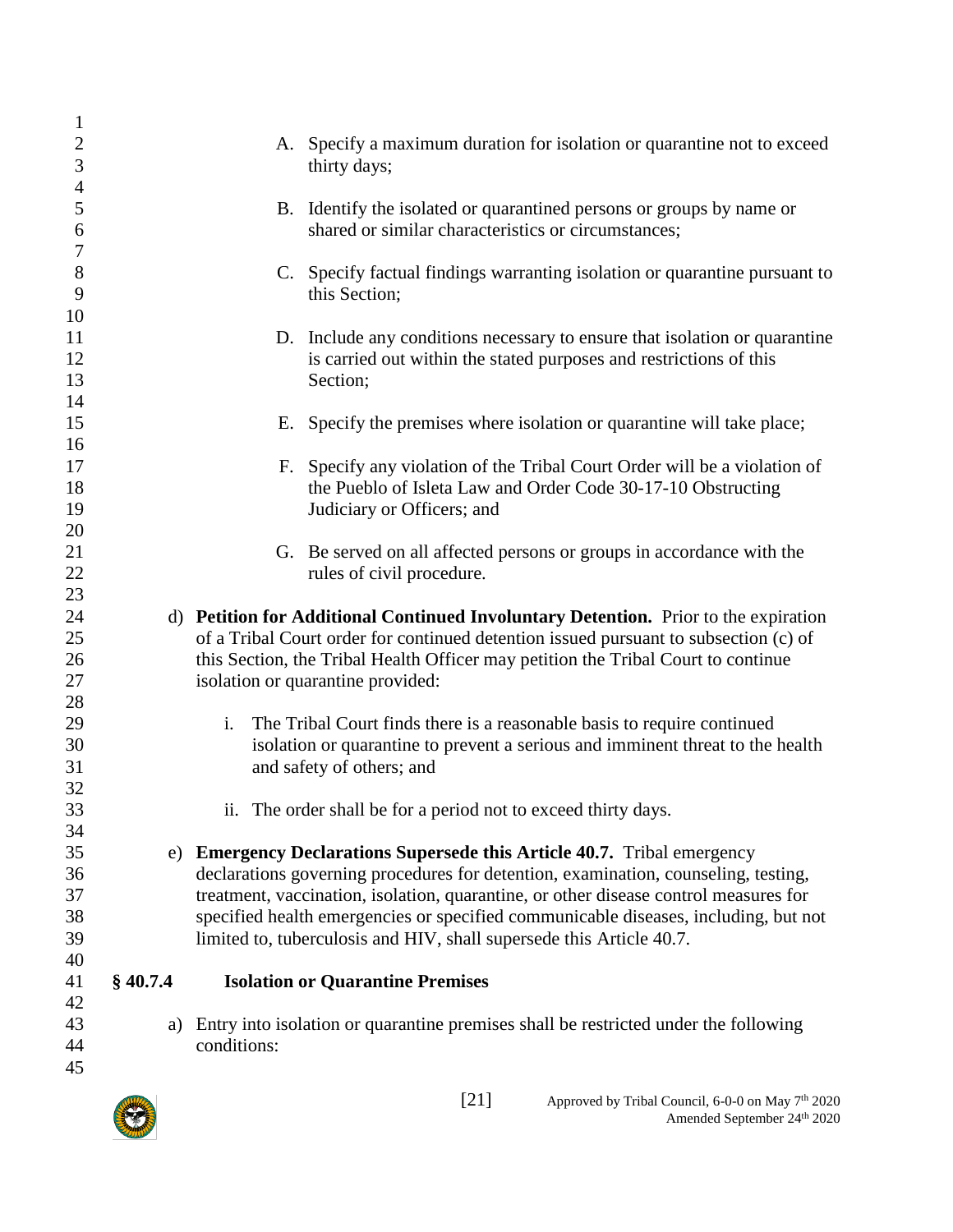<span id="page-21-0"></span>

| 1<br>$\boldsymbol{2}$<br>$\overline{3}$<br>$\overline{4}$<br>5 |            | The Tribal Health Officer may authorize physicians, health care workers, or<br>i.<br>others access to individuals in isolation or quarantine pursuant to Section<br>40.7.3, Involuntary Isolation or Quarantine, as necessary to meet the needs of<br>isolated or quarantined individuals;                                                            |
|----------------------------------------------------------------|------------|-------------------------------------------------------------------------------------------------------------------------------------------------------------------------------------------------------------------------------------------------------------------------------------------------------------------------------------------------------|
| 6<br>$\boldsymbol{7}$<br>$\,8$                                 |            | ii. No person, other than a person authorized by the Tribal Health Officer, shall<br>enter isolation or quarantine premises;                                                                                                                                                                                                                          |
| 9<br>10<br>11<br>12                                            |            | iii. Any person entering isolation or quarantine premises shall be provided with<br>infection control training and may be required to wear personal protective<br>equipment or receive vaccination as appropriate; and                                                                                                                                |
| 13<br>14<br>15                                                 |            | iv. Any person entering isolation or quarantine premises with or without<br>authorization of the Tribal Health Officer may be isolated or quarantined.                                                                                                                                                                                                |
| 16<br>17<br>18<br>19<br>20                                     |            | b) Persons subject to isolation or quarantine and persons entering isolation or quarantine<br>premises shall obey the rules and orders established by the Tribal Council, Governor<br>and/or the Tribal Health Officer, and failure to do so shall constitute a misdemeanor<br>consistent with the provisions of Section 40.10.1, Criminal Penalties. |
| 21                                                             | $§$ 40.7.5 | Relief from isolation or quarantine.                                                                                                                                                                                                                                                                                                                  |
| 22<br>23<br>24                                                 |            | Any person or group of persons isolated or quarantined pursuant to this Article 40.7 may<br>seek relief from involuntary detention from the Tribal Court, as follows:                                                                                                                                                                                 |
| 25<br>26<br>27<br>28<br>29                                     | a)         | Any person or group of persons detained by order of a Tribal Health Officer pursuant<br>to Section 40.7.3, Involuntary Isolation or Quarantine, may apply to the Tribal Court<br>for an Order to Show Cause for why the individual or group should not be released.                                                                                   |
| 30<br>31<br>32                                                 |            | The Tribal Court shall rule on the application to show cause within forty-eight<br>i.<br>hours of its filing.                                                                                                                                                                                                                                         |
| 33<br>34<br>35<br>36                                           |            | The Tribal Court shall schedule a hearing on the application for an Order to<br>11.<br>Show Cause within seventy-two hours, exclusive of Saturdays, Sundays and<br>holidays.                                                                                                                                                                          |
| 37<br>38<br>39                                                 |            | iii. The issuance of an order to show cause shall not stay or enjoin an isolation or<br>quarantine order.                                                                                                                                                                                                                                             |
| 40<br>41<br>42<br>43                                           |            | b) An individual or group isolated or quarantined may request a hearing in the Tribal<br>Court for remedies regarding breaches to the conditions of isolation or quarantine<br>required by Section 40.7.1 Conditions and Principles for Isolation and Quarantine.                                                                                     |
| 44<br>45                                                       |            | A request for a hearing shall not stay or enjoin an isolation or quarantine<br>i.<br>order.                                                                                                                                                                                                                                                           |

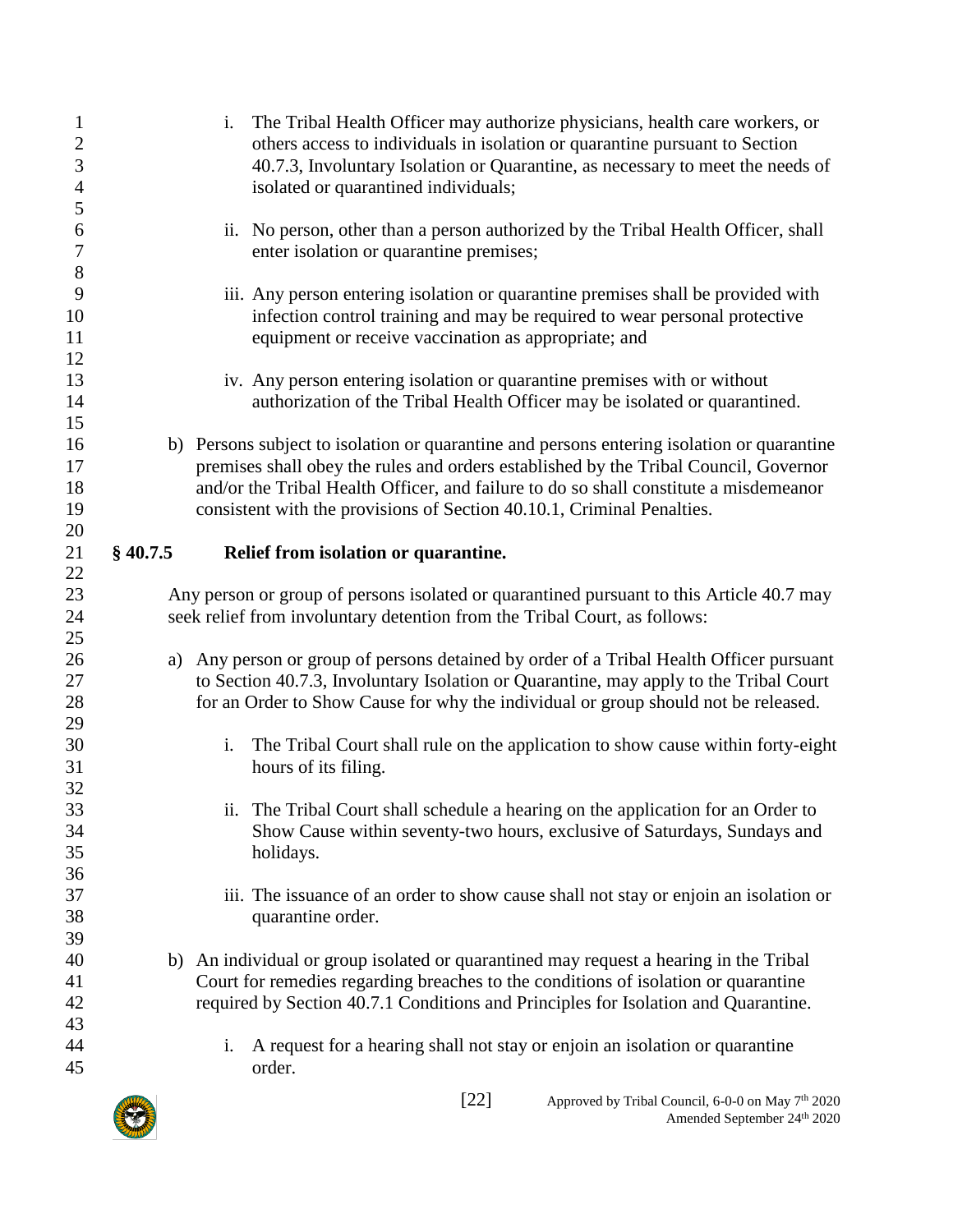<span id="page-22-2"></span><span id="page-22-1"></span><span id="page-22-0"></span>

| $\mathbf{1}$     |            |                                                                                            |
|------------------|------------|--------------------------------------------------------------------------------------------|
| $\overline{c}$   |            | ii. Upon receipt of a request under this Section 40.7.5 alleging extraordinary             |
| 3                |            | circumstances justifying the immediate granting of relief, the Tribal Court                |
| $\overline{4}$   |            | shall hold a hearing within seventy-two hours, exclusive of Saturdays,                     |
| 5                |            | Sundays and holidays.                                                                      |
| 6                |            |                                                                                            |
| $\boldsymbol{7}$ | c)         | Any hearings for relief under this Article 40.7 involving a petitioner or petitioners      |
| $8\,$            |            | judged to be contagious for a communicable disease will be conducted in a manner           |
| 9                |            | that utilizes appropriate infection control precautions and minimizes the risk of          |
| 10               |            | disease transmission.                                                                      |
| 11               |            |                                                                                            |
| 12               | $§$ 40.7.6 | <b>Right to Counsel</b>                                                                    |
| 13               |            |                                                                                            |
| 14               |            | A person or group of persons isolated or quarantined pursuant to Section 40.7.3,           |
| 15               |            | Involuntary Isolation or Quarantine, has a right to be represented by counsel if they so   |
| 16               |            | elect. If such person or group requests counsel and cannot afford counsel, the Tribal      |
| 17               |            | Court shall appoint counsel consistent with the Pueblo of Isleta Public Defender           |
| 18               |            | Ordinance, the Tribal Health Officer must provide adequate means of communication          |
| 19               |            | between such persons or groups and their counsel.                                          |
| 20               |            |                                                                                            |
| 21               |            | <b>ARTICLE 40.8 COMMUNICABLE DISEASE EMERGENCIES</b>                                       |
| 22               |            |                                                                                            |
| 23               | $§$ 40.8.1 | <b>Declaring a State of Public Health Emergency</b>                                        |
| 24               |            |                                                                                            |
| 25               | a)         | <b>Declaration.</b> A tribal public health emergency may be declared by the Tribal Council |
| 26               |            | upon the occurrence of a public health emergency. Prior to such a declaration, the         |
| 27               |            | Tribal Council may consult with tribal, federal, state and local public health agencies    |
| 28               |            | and any additional public health or other experts as needed.                               |
| 29               |            |                                                                                            |
| 30               |            | b) Content of Declaration. A state of public health emergency shall be declared by a       |
| 31               |            | resolution that specifies:                                                                 |
| 32               |            |                                                                                            |
| 33               |            | The nature of the public health emergency;                                                 |
| 34               |            |                                                                                            |
| 35               |            | The political subdivision(s) or geographic area(s) subject to the declaration;<br>ii.      |
| 36               |            |                                                                                            |
| 37               |            | iii. The conditions that have brought about the public health emergency;                   |
| 38               |            |                                                                                            |
| 39               |            | iv. The duration of the state of the public health emergency, if less than thirty          |
| 40               |            | $(30)$ days; and                                                                           |
| 41               |            |                                                                                            |
| 42               |            | The designated Tribal Health Officer responding to the emergency.<br>V.                    |
| 43<br>44         |            | Effect of Declaration. The declaration of a public health emergency shall activate the     |
| 45               | C)         |                                                                                            |
|                  |            | response and recovery aspects of the tribal disaster emergency plans. Such declaration     |

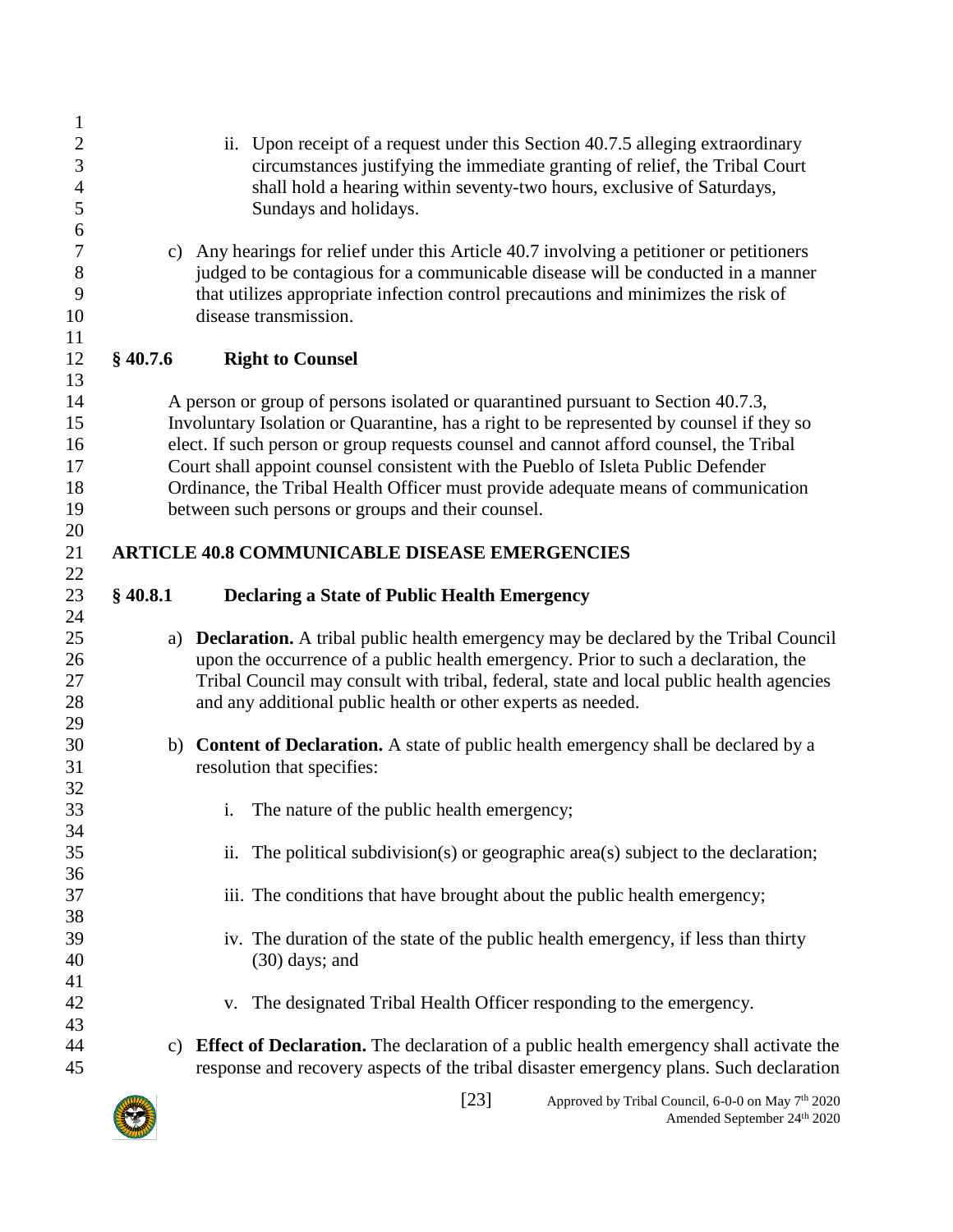| $\mathbf{1}$<br>$\overline{c}$ |   | authorizes the deployment and use of any forces to which the plans apply and the use<br>or distribution of any supplies, equipment, and materials and facilities assembled, |
|--------------------------------|---|-----------------------------------------------------------------------------------------------------------------------------------------------------------------------------|
| $\mathfrak{Z}$                 |   | stockpiled, or available pursuant to this Code.                                                                                                                             |
| 4<br>5                         |   | d) <b>Emergency Powers.</b> During a public health emergency, the Tribal Council and                                                                                        |
| 6<br>$\tau$                    |   | Governor, may, pursuant to their respective authorities, act in concert to:                                                                                                 |
| $8\,$                          |   | i.<br>Suspend the provisions of any tribal policies, procedures, and laws prescribing                                                                                       |
| 9                              |   | procedures for conducting tribal business, or the orders, rules and regulations                                                                                             |
| 10                             |   | of any tribal department or agency, where strict compliance with the same                                                                                                   |
| 11<br>12                       |   | would prevent, hinder, or delay necessary action (including emergency<br>purchases) to respond to the public health emergency by the Pueblo, or would                       |
| 13                             |   | increase the health threat to the population.                                                                                                                               |
| 14                             |   |                                                                                                                                                                             |
| 15                             |   | Utilize all available resources of the tribal government and its political<br>ii.                                                                                           |
| 16                             |   | subdivisions, as reasonably necessary, to respond to the public health                                                                                                      |
| 17<br>18                       |   | emergency.                                                                                                                                                                  |
| 19                             |   | iii. Transfer the direction, personnel, or functions of tribal departments and                                                                                              |
| 20                             |   | agencies to perform or facilitate response and recovery programs regarding                                                                                                  |
| 21                             |   | the public health emergency.                                                                                                                                                |
| 22                             |   |                                                                                                                                                                             |
| 23                             |   | iv. Provide aid to and seek aid from federal, state, and local partners.                                                                                                    |
| 24<br>25                       |   | e) Enforcement. During a state of public health emergency, the Pueblo may enforce                                                                                           |
| 26                             |   | orders issued pursuant to this Code through the utilization of law enforcement and the                                                                                      |
| 27                             |   | Tribal Courts.                                                                                                                                                              |
| 28                             |   |                                                                                                                                                                             |
| 29                             | f | <b>Termination of Declaration.</b>                                                                                                                                          |
| 30<br>31                       |   | Tribal Council Resolution. Tribal Council shall terminate the declaration of<br>$\mathbf{i}$ .                                                                              |
| 32                             |   | a public health emergency by Tribal Council resolution, upon the finding of                                                                                                 |
| 33                             |   | the Tribal Health Officer that the circumstances or conditions that caused the                                                                                              |
| 34                             |   | emergency no longer exists.                                                                                                                                                 |
| 35                             |   |                                                                                                                                                                             |
| 36<br>37                       |   | <b>Content of Termination Resolution.</b> The Tribal Council resolution<br>ii.<br>terminating the public health emergency shall indicate the nature of the                  |
| 38                             |   | emergency, the area(s) that was threatened, and the conditions that make                                                                                                    |
| 39                             |   | possible the termination.                                                                                                                                                   |
| 40                             |   |                                                                                                                                                                             |
| 41                             |   | iii. Orders. The Governor shall rescind all Orders issued pursuant to the public                                                                                            |
| 42<br>43                       |   | health emergency declaration.                                                                                                                                               |
| 44                             |   |                                                                                                                                                                             |
| 45                             |   |                                                                                                                                                                             |
|                                |   |                                                                                                                                                                             |

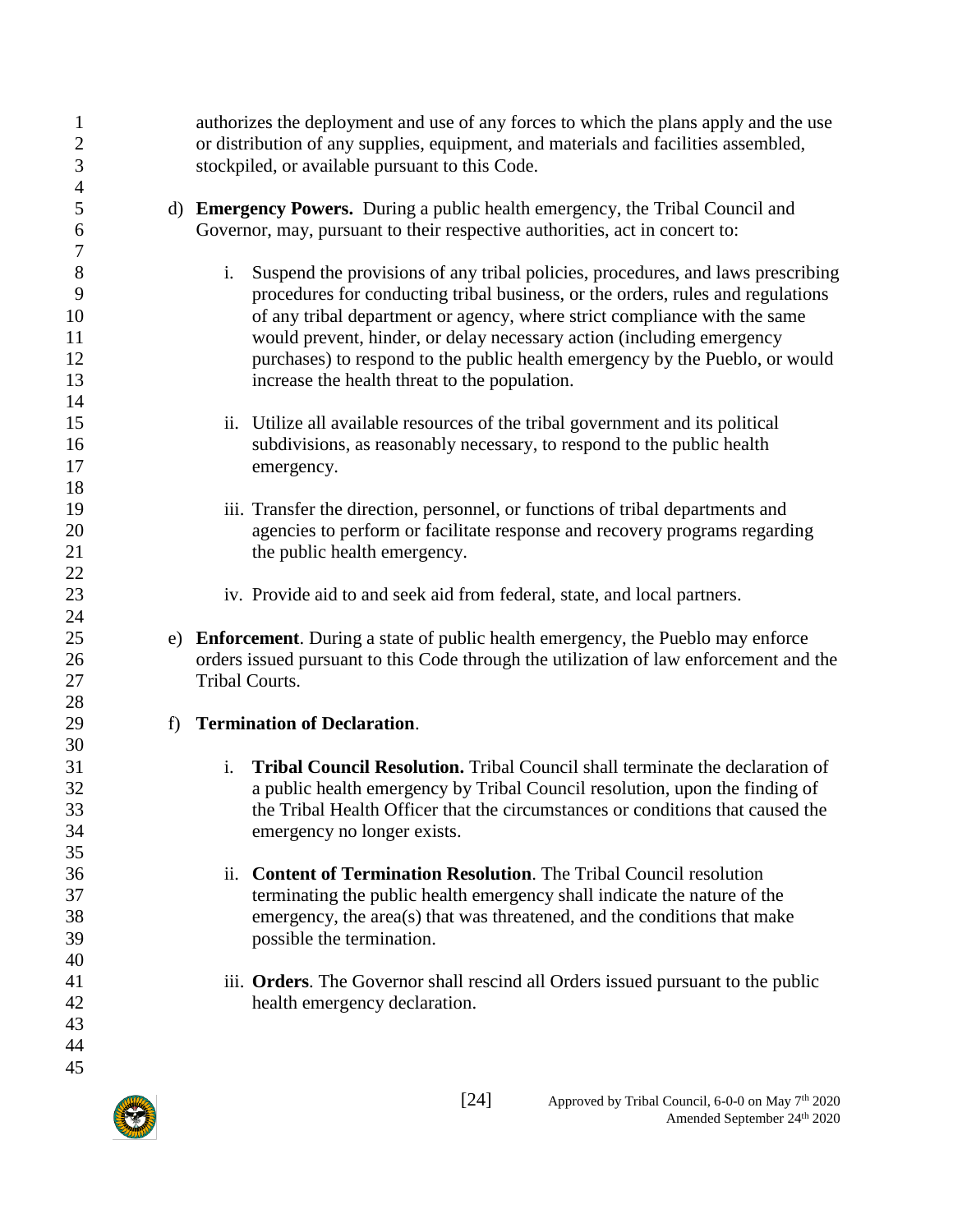<span id="page-24-1"></span><span id="page-24-0"></span>

| $\mathbf{1}$          | $§$ 40.8.2 | <b>Control Measures</b>                                                                                                                                            |
|-----------------------|------------|--------------------------------------------------------------------------------------------------------------------------------------------------------------------|
| $\mathbf{2}$          |            |                                                                                                                                                                    |
| 3                     |            | a) The Governor shall have the authority to issue Orders that they deem are                                                                                        |
| $\overline{4}$        |            | necessary to prevent or control the communicable disease that gave rise to the                                                                                     |
| 5                     |            | public health emergency.                                                                                                                                           |
| 6<br>$\boldsymbol{7}$ |            |                                                                                                                                                                    |
| 8                     |            | b) The Tribal Health Officer, in concurrence with the Governor, shall have the<br>authority to issue Orders that they deem are necessary to prevent or control the |
| 9                     |            | communicable disease that gave rise to the public health emergency.                                                                                                |
| 10                    |            |                                                                                                                                                                    |
| 11                    | $§$ 40.8.3 | <b>Management of Property</b>                                                                                                                                      |
| 12                    |            |                                                                                                                                                                    |
| 13                    |            | a) Emergency Measures Concerning Facilities and Materials. During a public health                                                                                  |
| 14                    |            | emergency, the Governor, or Tribal Health Officer with Governor's concurrence, is                                                                                  |
| 15                    |            | authorized to:                                                                                                                                                     |
| 16                    |            |                                                                                                                                                                    |
| 17                    |            | i.<br>Close, direct, and compel the evacuation of, or decontaminate or cause to be                                                                                 |
| 18                    |            | decontaminated any facility of which it has reasonable cause to believe that it                                                                                    |
| 19                    |            | may endanger the public's health.                                                                                                                                  |
| 20                    |            |                                                                                                                                                                    |
| 21                    |            | ii. Procure by condemnation or otherwise, construct, lease, transport, store,                                                                                      |
| 22                    |            | maintain, renovate, or distribute materials and facilities as may be reasonable                                                                                    |
| 23<br>24              |            | and necessary to respond to the public health emergency, with the right to take<br>immediate possession thereof. Such materials and facilities include             |
| 25                    |            | communication devices, carriers, real estate, fuels, food, clothing, personal                                                                                      |
| 26                    |            | protective equipment, medical equipment and supplies, and cleaning supplies.                                                                                       |
| 27                    |            |                                                                                                                                                                    |
| 28                    |            | iii. Require a health care facility to provide services or the use of its facility, if                                                                             |
| 29                    |            | such services or use are reasonable and necessary to respond to the public                                                                                         |
| 30                    |            | health emergency, as a condition of the ability to continue operating as a                                                                                         |
| 31                    |            | health care facility.                                                                                                                                              |
| 32                    |            |                                                                                                                                                                    |
| 33                    |            | iv. Decontaminate or cause to be decontaminated, or destroy, any material of                                                                                       |
| 34                    |            | which the Tribal Health Officer has reasonable cause to believe that it may                                                                                        |
| 35                    |            | endanger the public's health.                                                                                                                                      |
| 36                    |            |                                                                                                                                                                    |
| 37                    |            | Inspect, control, restrict, and regulate by rationing and using quotas,<br>V.                                                                                      |
| 38                    |            | prohibitions on shipments, allocation, or other means, the use, sale,                                                                                              |
| 39                    |            | dispensing, distribution, or transportation of food, fuel, clothing and other                                                                                      |
| 40                    |            | commodities, as may be reasonable and necessary to respond to the public                                                                                           |
| 41                    |            | health emergency.                                                                                                                                                  |
| 42<br>43              |            | b) Control of Roads, Public Areas, and Nonmembers. During a public health                                                                                          |
| 44                    |            | emergency, the Governor is authorized to:                                                                                                                          |
| 45                    |            |                                                                                                                                                                    |
|                       |            |                                                                                                                                                                    |

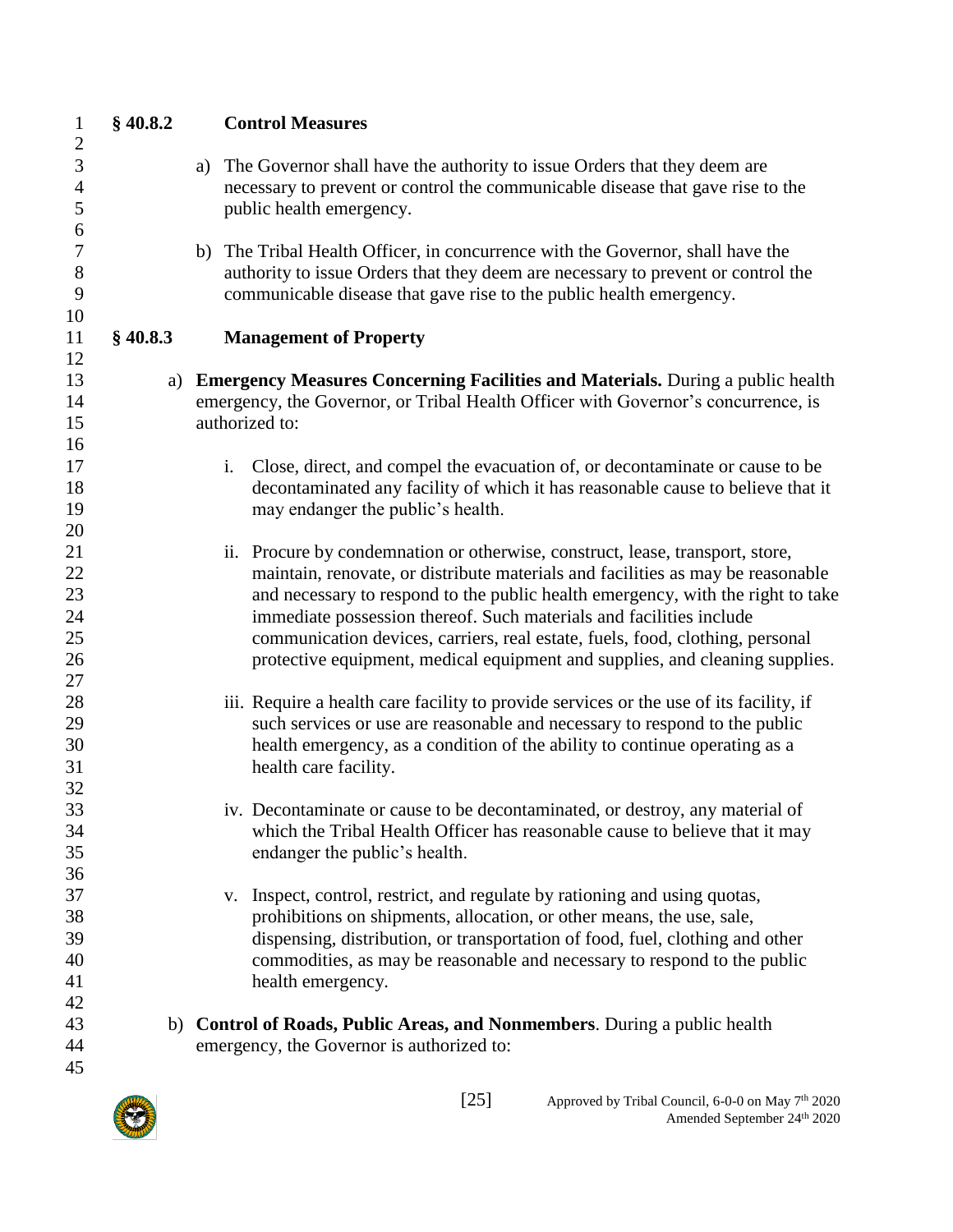| $\mathbf{1}$<br>$\mathbf{2}$<br>3<br>$\overline{4}$ | Prescribe routes, modes of transportation, and destinations in connection with<br>i.<br>evacuation of individuals or the provision of emergency services, in<br>accordance with local laws and applicable Right of Way Agreements.                                                                                                                         |  |
|-----------------------------------------------------|------------------------------------------------------------------------------------------------------------------------------------------------------------------------------------------------------------------------------------------------------------------------------------------------------------------------------------------------------------|--|
| 5<br>6<br>$\tau$<br>$8\,$<br>9                      | Control or limit ingress and egress to and from any stricken or threatened<br>ii.<br>public area, the movement of individuals within the area, and the occupancy<br>of premises therein, if such action is reasonable and necessary to respond to<br>the public health emergency, in accordance with local laws and applicable<br>Right of Way Agreements. |  |
| 10                                                  |                                                                                                                                                                                                                                                                                                                                                            |  |
| 11                                                  | c) Safe Disposal of Infectious Waste or Contaminated Material. During a public                                                                                                                                                                                                                                                                             |  |
| 12                                                  | health emergency, the Governor is authorized to:                                                                                                                                                                                                                                                                                                           |  |
| 13                                                  |                                                                                                                                                                                                                                                                                                                                                            |  |
| 14                                                  | $i$ .<br>Adopt and enforce measures to provide for the safe disposal of infectious                                                                                                                                                                                                                                                                         |  |
| 15                                                  | waste or contaminated material as may be reasonable and necessary to                                                                                                                                                                                                                                                                                       |  |
| 16<br>17                                            | respond to the public health emergency. Such measures may include the<br>collection, storage, handling, destruction, treatment, transportation, and                                                                                                                                                                                                        |  |
| 18                                                  | disposal of infectious waste or contaminated material.                                                                                                                                                                                                                                                                                                     |  |
| 19                                                  |                                                                                                                                                                                                                                                                                                                                                            |  |
| 20                                                  | ii. Require any business or facility authorized to collect, store, handle, destroy,                                                                                                                                                                                                                                                                        |  |
| 21                                                  | treat, transport, and dispose of infectious waste or contaminated material                                                                                                                                                                                                                                                                                 |  |
| 22                                                  | under the laws of this Tribe, and any landfill business or other such property,                                                                                                                                                                                                                                                                            |  |
| 23                                                  | to accept infectious waste or contaminated material, or provide services or the                                                                                                                                                                                                                                                                            |  |
| 24                                                  | use of the business, facility, or property if such action is reasonable and                                                                                                                                                                                                                                                                                |  |
| 25                                                  | necessary to respond to the public health emergency as a condition of                                                                                                                                                                                                                                                                                      |  |
| 26                                                  | licensure, authorization, or the ability to continue doing business in the Tribe                                                                                                                                                                                                                                                                           |  |
| 27                                                  | as such a business or facility. The use of the business, facility, or property                                                                                                                                                                                                                                                                             |  |
| 28                                                  | may include transferring the management and supervision of such business,                                                                                                                                                                                                                                                                                  |  |
| 29                                                  | facility, or property to the Tribe for a limited or unlimited period of time.                                                                                                                                                                                                                                                                              |  |
| 30                                                  |                                                                                                                                                                                                                                                                                                                                                            |  |
| 31                                                  | iii. Procure, by condemnation or otherwise, any business or facility authorized to                                                                                                                                                                                                                                                                         |  |
| 32                                                  | collect, store, handle, destroy, treat, transport, and dispose of infectious waste                                                                                                                                                                                                                                                                         |  |
| 33                                                  | or contaminated material under the laws of this Tribe and any landfill business                                                                                                                                                                                                                                                                            |  |
| 34                                                  | or other such property as may be reasonable and necessary to respond to the                                                                                                                                                                                                                                                                                |  |
| 35                                                  | public health emergency, with the right to take immediate possession thereof.                                                                                                                                                                                                                                                                              |  |
| 36<br>37                                            |                                                                                                                                                                                                                                                                                                                                                            |  |
| 38                                                  | iv. Require all bags, boxes, or other containers for infectious waste or<br>contaminated material to be clearly identified as containing infectious waste                                                                                                                                                                                                  |  |
| 39                                                  | or contaminated material, and if known, the type of infectious waste or                                                                                                                                                                                                                                                                                    |  |
| 40                                                  | contaminated material (consistent with tribal laws).                                                                                                                                                                                                                                                                                                       |  |
| 41                                                  |                                                                                                                                                                                                                                                                                                                                                            |  |
| 42                                                  | d) Control of Health Care Supplies.                                                                                                                                                                                                                                                                                                                        |  |
| 43                                                  |                                                                                                                                                                                                                                                                                                                                                            |  |
| 44                                                  | <b>Procurement.</b> During a public health emergency, the Pueblo may purchase<br>i.                                                                                                                                                                                                                                                                        |  |
| 45                                                  | and distribute anti-toxins, serums, vaccines, immunizing agents, antibiotics,                                                                                                                                                                                                                                                                              |  |

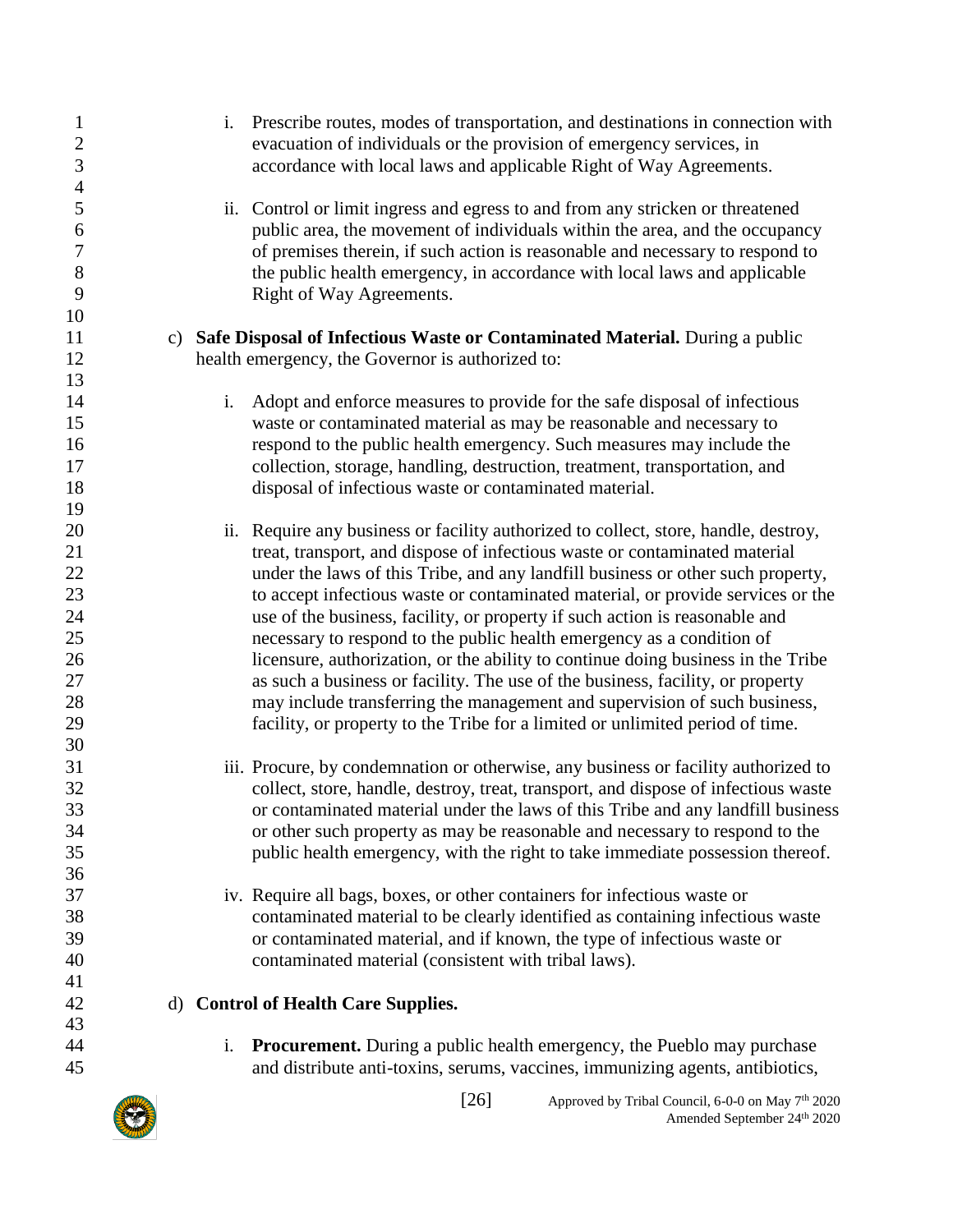| $\mathbf{1}$<br>$\mathbf{2}$ |            | antidotes, and other pharmaceutical agents, medical supplies, or personal<br>protective equipment to prepare for or respond to a public health emergency. |
|------------------------------|------------|-----------------------------------------------------------------------------------------------------------------------------------------------------------|
| 3                            |            |                                                                                                                                                           |
| $\overline{4}$               |            | <b>Rationing.</b> Where a public health emergency results in a tribal-wide, regional<br>ii.                                                               |
| 5                            |            | or national shortage or threatened shortage of any product under subsection                                                                               |
| 6                            |            | (i), whether or not such product has been purchased by the Pueblo, the Pueblo                                                                             |
| $\sqrt{ }$                   |            | may control, restrict, and regulate by rationing and using quotas, prohibitions                                                                           |
| $8\,$                        |            | on shipments, allocation, or other means, the use, sale, dispensing,                                                                                      |
| 9                            |            | distribution, or transportation of the relevant product. In making rationing or                                                                           |
| 10                           |            | other supply and distribution decisions, the Pueblo may give preference to                                                                                |
| 11                           |            | health care providers or disaster response personnel.                                                                                                     |
| 12                           |            |                                                                                                                                                           |
| 13                           |            | iii. Distribution. During a public health emergency, the Pueblo may store or                                                                              |
| 14                           |            | distribute any anti-toxins, serums, vaccines, immunizing agents, antibiotics,                                                                             |
| 15                           |            | antidotes, and other pharmaceutical agents, personal protective equipment, or                                                                             |
| 16                           |            | medical supplies located within the Pueblo as may be reasonable and                                                                                       |
| 17                           |            | necessary to respond to the public health emergency, with the right to take                                                                               |
| 18                           |            | immediate possession thereof.                                                                                                                             |
| 19                           |            |                                                                                                                                                           |
| 20                           |            | e) Civil Proceedings. To the extent practicable and consistent with the protection of                                                                     |
| 21                           |            | public health, prior to the destruction of any property under this Code, the Pueblo                                                                       |
| 22                           |            | shall institute appropriate civil proceedings concerning the property to be destroyed in                                                                  |
| 23                           |            | accordance with the existing laws and rules of the Tribal Court or any such rules that                                                                    |
| 24                           |            | may be developed by the Tribal Court for use during a public health emergency. Any                                                                        |
| 25                           |            | property acquired by the Pueblo through such proceedings shall, after entry of the                                                                        |
| 26                           |            | decree, be disposed of by destruction as the Tribal Court may direct.                                                                                     |
| 27                           |            |                                                                                                                                                           |
| 28                           | \$40.8.4   | <b>Appointment of Health Personnel from Other Jurisdictions</b>                                                                                           |
| 29                           |            |                                                                                                                                                           |
| 30                           |            | Any health care provider or other personnel from another jurisdiction providing                                                                           |
| 31                           |            | assistance to the Pueblo pursuant to this Code shall not be held liable for any civil                                                                     |
| 32                           |            | damages as a result of medical care or treatment related to the response to the public                                                                    |
| 33                           |            | health emergency unless such damages result from providing, or failing to provide,                                                                        |
| 34                           |            | medical care or treatment in the event of gross negligence or willful misconduct.                                                                         |
| 35                           |            |                                                                                                                                                           |
| 36                           | $§$ 40.8.5 | <b>Private Liability</b>                                                                                                                                  |
| 37                           |            | During a public health emergency, any person owning, controlling land assignments,                                                                        |
| 38<br>39                     | a)         | or other premises who voluntarily and without compensation permits the designation                                                                        |
| 40                           |            | or use of the whole or any part of such real estate or premises for the purpose of                                                                        |
| 41                           |            | sheltering individuals, together with that person's successors in interest, if any, shall                                                                 |
| 42                           |            | not be civilly liable for negligently causing the death of, or injury to, any individual                                                                  |
| 43                           |            | on or about such real estate or premises under permission, or for negligently causing                                                                     |
| 44                           |            | loss of, or damage to, the property of such person.                                                                                                       |
|                              |            |                                                                                                                                                           |

- <span id="page-26-1"></span><span id="page-26-0"></span> $\frac{44}{45}$
- 

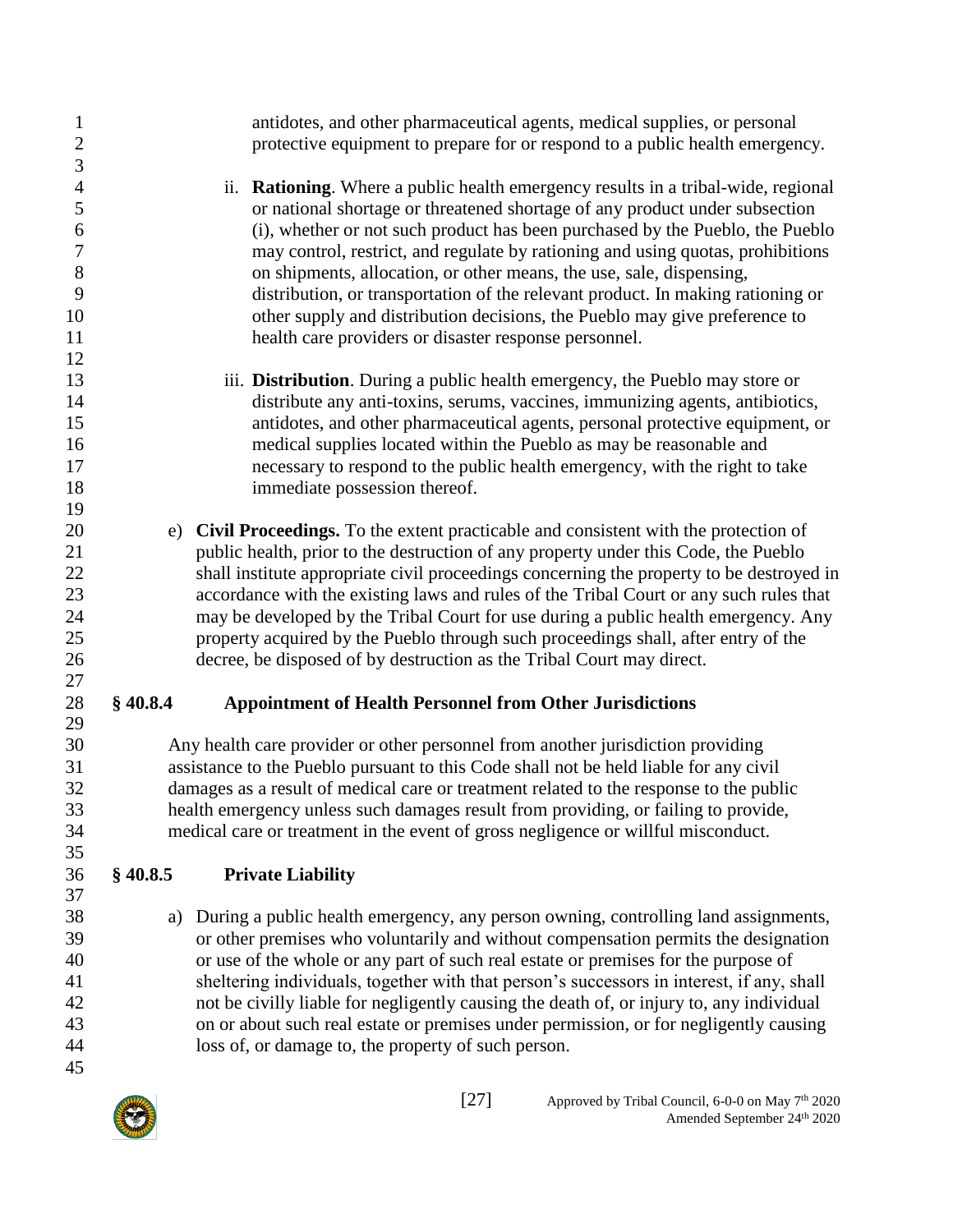- of, the Pueblo or its political subdivisions, or who renders assistance or advice at the request of the Pueblo or its political subdivisions under the provisions of this Article
- shall not be civilly liable for causing the death of, or injury to, any individual or
- damage to any property except in the event of gross negligence or willful misconduct.

#### <span id="page-27-0"></span> **ARTICLE 40.9 COMMUNICABLE DISEASE—SCHOOLS AND CHILDCARE CENTERS**

 b) During a public health emergency, any person and employees and agents of such person in the performance of a contract or an agreement with, and under the direction

<span id="page-27-1"></span> **§ 40.9.1 Purpose** 

 The rules in this Article identify certain communicable diseases that may affect children, or others who are susceptible, in schools, and childcare centers. When an outbreak or potential outbreak of a communicable disease is identified in a tribal school or tribal childcare center, the rules in this Article identify what schools, childcare centers and the Pueblo may do to control or prevent a potential outbreak of the communicable disease. These rules are in addition to other requirements imposed by Article 40.6, Notifiable Conditions. These rules do not require a tribal school or tribal childcare center personnel to diagnose or treat children.

### <span id="page-27-2"></span>**§ 40.9.2 Control of Communicable Disease.**

- a) When a tribal school or childcare center becomes aware of the presence of a communicable disease at the facility, as defined in this Code, the officials at the tribal school or childcare center shall notify the Tribal Health Officer for guidance.
- b) When there is an outbreak of a communicable disease, as defined in this Code, and there is the potential for a case or cases within a tribal school or childcare center, the Tribal Health Officer shall take all appropriate actions deemed to be necessary to control or eliminate the spread of the disease including, but not limited to:
- i. Closing part or all of the affected school(s) or childcare center(s);
- ii. Closing other schools or childcare centers;
- iii. Canceling activities or functions at schools or childcare centers;
- iv. Excluding from schools or childcare centers any students, staff, and volunteers who are infectious, or exposed and susceptible to the disease.
- c) Prior to taking action the Tribal Health Officer shall:
- i. Consult with the Governor and Tribal Council;



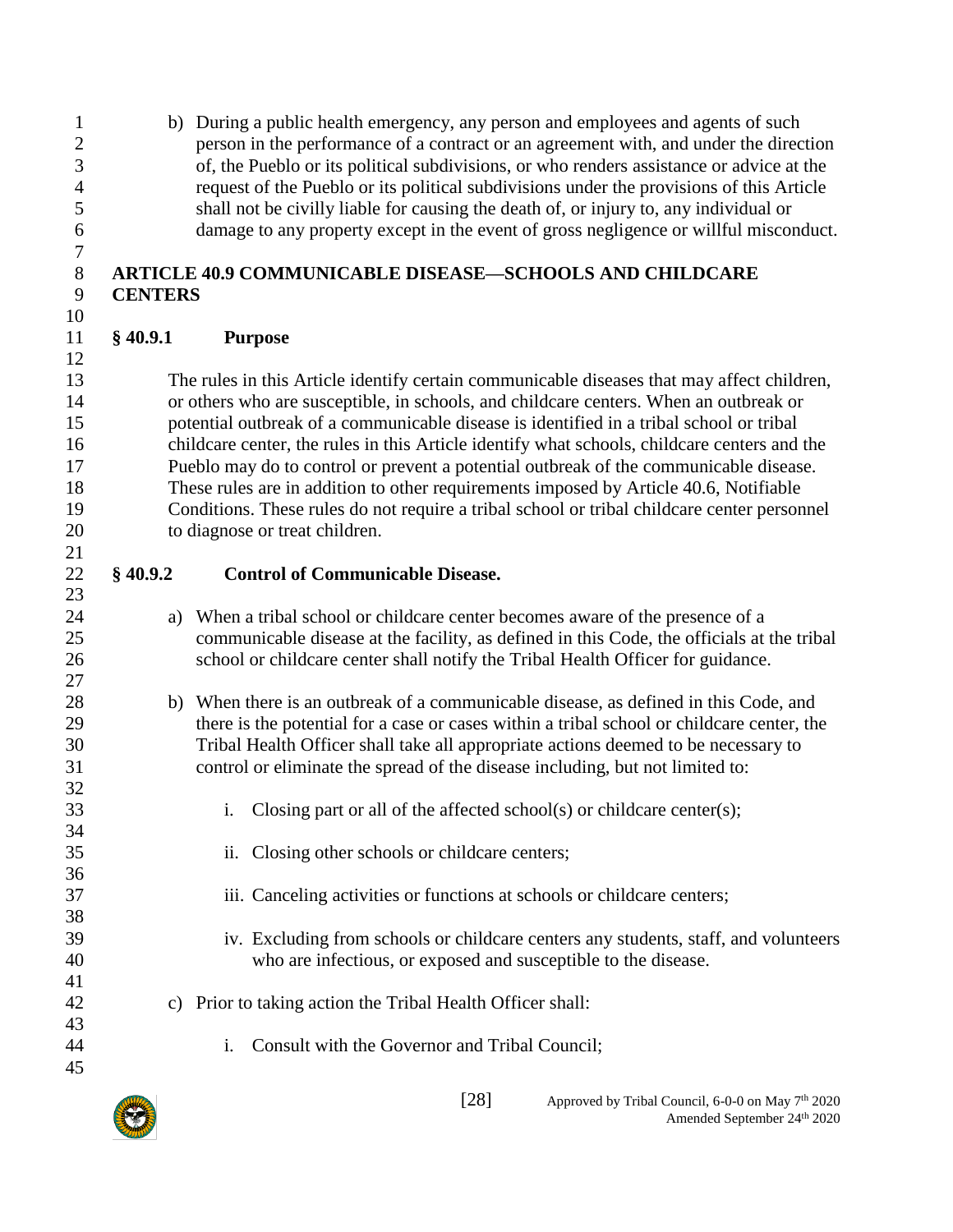<span id="page-28-1"></span><span id="page-28-0"></span>

| $\mathbf{1}$<br>$\mathbf{2}$<br>3 |                      | ii. Consult with and discuss the ramifications of action with the Principal of the<br>school, or the Director of the childcare center or their designees on the<br>proposed action; and |
|-----------------------------------|----------------------|-----------------------------------------------------------------------------------------------------------------------------------------------------------------------------------------|
| $\overline{4}$                    |                      |                                                                                                                                                                                         |
| 5                                 |                      | iii. Provide the Principal of the school or the Director of the childcare center or                                                                                                     |
| 6<br>$\boldsymbol{7}$             |                      | their designees a written decision, in the form and substance of an order,<br>directing them to take action. The order must set the terms and conditions                                |
| $8\,$<br>9                        |                      | permitting;                                                                                                                                                                             |
| 10                                |                      | A. Schools or childcare centers to reopen;                                                                                                                                              |
| 11                                |                      | B. Activities and functions to resume; and                                                                                                                                              |
| 12                                |                      | C. Excluded students, staff and volunteers to be readmitted.                                                                                                                            |
| 13                                |                      |                                                                                                                                                                                         |
| 14                                |                      | iv. Pursue, in consultation with tribal school or childcare officials, the                                                                                                              |
| 15                                |                      | investigation of the source of disease, or those actions necessary to ultimately                                                                                                        |
| 16                                |                      | control the disease.                                                                                                                                                                    |
| 17                                |                      |                                                                                                                                                                                         |
| 18<br>19                          | <b>ARTICLE 40.10</b> | <b>ENFORCEMENT</b>                                                                                                                                                                      |
| 20                                | $§$ 40.10.1          | Tribal Health Officer Orders, Governor Orders or Tribal Court Orders                                                                                                                    |
| 21                                |                      |                                                                                                                                                                                         |
| 22                                |                      | a) Any Order issued by the Governor or Tribal Health Officer shall constitute the duly                                                                                                  |
| 23                                |                      | authorized application of lawful rules adopted by the Tribal Council and must be                                                                                                        |
| 24                                |                      | enforced by all tribal law enforcement officers and all other officers and employees of                                                                                                 |
| 25                                |                      | any political subdivisions within the jurisdiction of the Pueblo of Isleta.                                                                                                             |
| 26                                |                      |                                                                                                                                                                                         |
| 27                                |                      | b) Any person who shall violate any of the provisions of this Code or any lawful rule or                                                                                                |
| 28                                |                      | order issued by the Governor or Tribal Health Officer shall be deemed guilty of a                                                                                                       |
| 29                                |                      | misdemeanor punishable as provided under Section 40.10.2, Criminal Penalties.                                                                                                           |
| 30                                |                      |                                                                                                                                                                                         |
| 31                                | C)                   | Any person who violates a Tribal Court Order issued pursuant to this Code, shall be                                                                                                     |
| 32                                |                      | deemed guilty of violating the Pueblo of Isleta Law and Order Code Section 30-17-                                                                                                       |
| 33                                |                      | 10, Obstructing Judiciary or Officers.                                                                                                                                                  |
| 34                                |                      |                                                                                                                                                                                         |
| 35                                | $§$ 40.10.2          | <b>Criminal Penalties</b>                                                                                                                                                               |
| 36                                |                      |                                                                                                                                                                                         |
| 37                                |                      | Any person violating any of the provisions of this Code shall be guilty of a Class C                                                                                                    |
| 38                                |                      | Misdemeanor as defined in the Pueblo of Isleta Law and Order Code.                                                                                                                      |
| 39                                |                      |                                                                                                                                                                                         |
| 40                                | <b>ARTICLE 40.11</b> | <b>CONSOLIDATION</b>                                                                                                                                                                    |
| 41                                |                      |                                                                                                                                                                                         |
|                                   |                      |                                                                                                                                                                                         |

<span id="page-28-3"></span><span id="page-28-2"></span> In any proceedings brought pursuant to this Code, to promote the fair and efficient operation of justice and having given due regard to the rights of affected persons, the severity of the threat to the public's health, and the availability of necessary witnesses and evidence, the Tribal Court may order the consolidation of individual claims into group

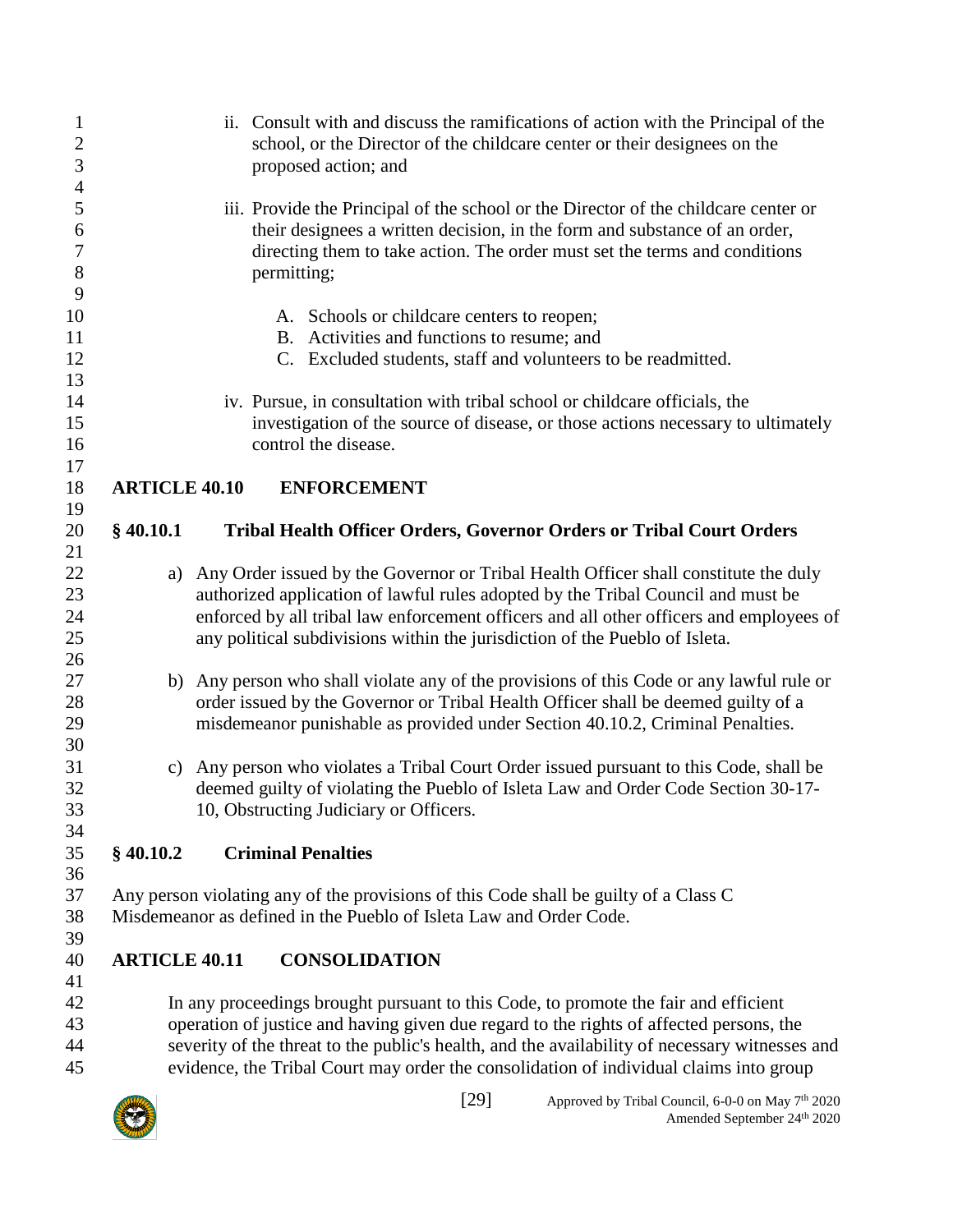<span id="page-29-0"></span>

| 1<br>$\boldsymbol{2}$                                                                                                                                                            |                      | claims where: |                                                                       |        |                                                                                                                                                                                                |
|----------------------------------------------------------------------------------------------------------------------------------------------------------------------------------|----------------------|---------------|-----------------------------------------------------------------------|--------|------------------------------------------------------------------------------------------------------------------------------------------------------------------------------------------------|
| 3<br>$\overline{4}$                                                                                                                                                              | a)                   |               | individual participation impractical;                                 |        | The number of individuals involved or to be affected is so large as to render                                                                                                                  |
| 5<br>6<br>$\boldsymbol{7}$                                                                                                                                                       |                      | determined;   |                                                                       |        | b) There are questions of law or fact common to the individual claims or rights to be                                                                                                          |
| $\,$ $\,$<br>9<br>10                                                                                                                                                             | $\mathbf{c})$        |               | claims or rights; and                                                 |        | The group claims or rights to be determined are the same as the affected persons'                                                                                                              |
| 11<br>12                                                                                                                                                                         |                      |               | The entire group will be adequately represented in the consolidation. |        |                                                                                                                                                                                                |
| 13<br>14<br>15                                                                                                                                                                   | <b>ARTICLE 40.12</b> |               | SOVEREIGN IMMUNITY PRESERVED                                          |        |                                                                                                                                                                                                |
| 16<br>17<br>18<br>19<br>20<br>21<br>22<br>23<br>24<br>25<br>26<br>27<br>28<br>29<br>30<br>31<br>32<br>33<br>34<br>35<br>36<br>37<br>38<br>39<br>40<br>41<br>42<br>43<br>44<br>45 |                      |               |                                                                       |        | Nothing in this Code shall be interpreted as a waiver of the Pueblo's sovereign immunity from<br>unconsented suit, or as an authorization for a claim for monetary damages against the Pueblo. |
|                                                                                                                                                                                  |                      |               |                                                                       | $[30]$ | Approved by Tribal Council, 6-0-0 on May 7 <sup>th</sup> 2020<br>Amended September 24th 2020                                                                                                   |